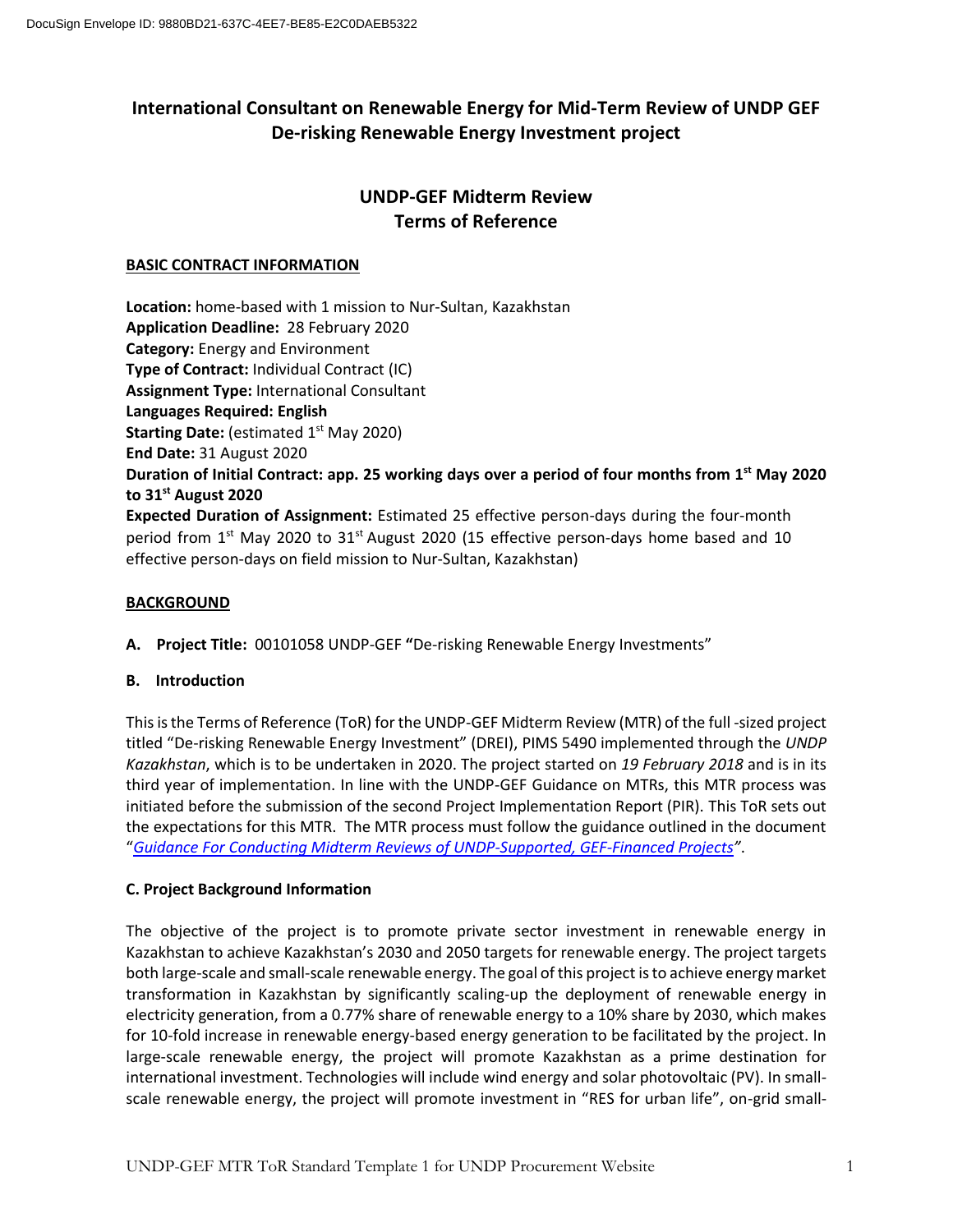scale renewable energy applications, targeting urban households and businesses; and "RES for rural life", both on-grid and off-grid small-scale renewable energy applications, targeting farms and rural SMEs. Technologies may include solar PV (roof-top), solar water heating and small-scale wind. The project will promote the latest business and finance models for small-scale RES developers (for example, third-party ownership models). The design and implementation of this project make use of the 'Derisking Renewable Energy Investment' (DREI) methodology developed by UNDP, which is a model for quantitative and qualitative comparison of the cost-effectiveness of different public instruments in promoting renewable energy investment.

There are three components to achieve this objective. These are:

- Project Component 1: Large-Scale Renewable Energy: Policy and Financial Derisking Measures;
- Project Component 2: Renewable Energy for Life: Policy Derisking;
- Project Component 3: Renewable Energy for Life: Financial Derisking and Incentives;

The UNDP-GEF DREI Project team is located in Nur-Sultan, Kazakhstan. There are 3 full time and 1 part time project staff in Nur-Sultan. The primary beneficiaries are the, Ministry of Energy of the Republic of Kazakhstan. The GEF Grant for the Project budget is \$4,510,000 with over 50,910,000 in co-financing from national partners.

#### **D. Objectives of the MTR**

 $\overline{\phantom{a}}$ 

The MTR will assess progress towards the achievement of the project objectives and outcomes as specified in the Project Document and assess early signs of project success or failure with the goal of identifying the necessary changes to be made in order to set the project on-track to achieve its intended results. The MTR consultant will also review the project's strategy, its risks to sustainability.

### **E. MTR Approach &Methodology**

The MTR must provide evidence-based information that is credible, reliable and useful. The MTR team will review all relevant sources of information including documents prepared during the preparation phase (i.e. PIF, UNDP Initiation Plan, UNDP Environmental & Social Safeguard Policy, the Project Document, project reports including Annual Project Review/PIRs, project budget revisions, lesson learned reports, national strategic and legal documents, and any other materials that the project team considers useful for this evidence-based review). The MTR team will review the baseline GEF focal area Tracking Tool submitted to the GEF at CEO endorsement, and the midterm GEF focal area Tracking Tool that must be completed before the MTR field mission begins.

The MTR team is expected to follow a collaborative and participatory approach<sup>1</sup> ensuring close engagement with the Project Team, government counterparts (the GEF Operational Focal Point), the UNDP Country Office(s), UNDP-GEF Regional Technical Advisers, and other key stakeholders.

Engagement of stakeholders is vital to a successful MTR<sup>2</sup> Stakeholder involvement should include interviews with stakeholders who have project responsibilities, including but not limited to: the Ministry of Energy of the Republic of Kazakhstan, Ministry of Ecology, Geology and Natural Resources

<sup>&</sup>lt;sup>1</sup> For ideas on innovative and participatory Monitoring and Evaluation strategies and techniques, see UNDP Discussion Paper: [Innovations in Monitoring & Evaluating Results,](http://www.undp.org/content/undp/en/home/librarypage/capacity-building/discussion-paper--innovations-in-monitoring---evaluating-results/) 05 Nov 2013.

<sup>2</sup> For more stakeholder engagement in the M&E process, see the [UNDP Handbook on Planning, Monitoring and Evaluating for](http://www.undg.org/docs/11653/UNDP-PME-Handbook-(2009).pdf)  [Development Results](http://www.undg.org/docs/11653/UNDP-PME-Handbook-(2009).pdf) [http://web.undp.org/evaluation/handbook/get\\_handbook.html](http://web.undp.org/evaluation/handbook/get_handbook.html), Chapter 3, pg. 93.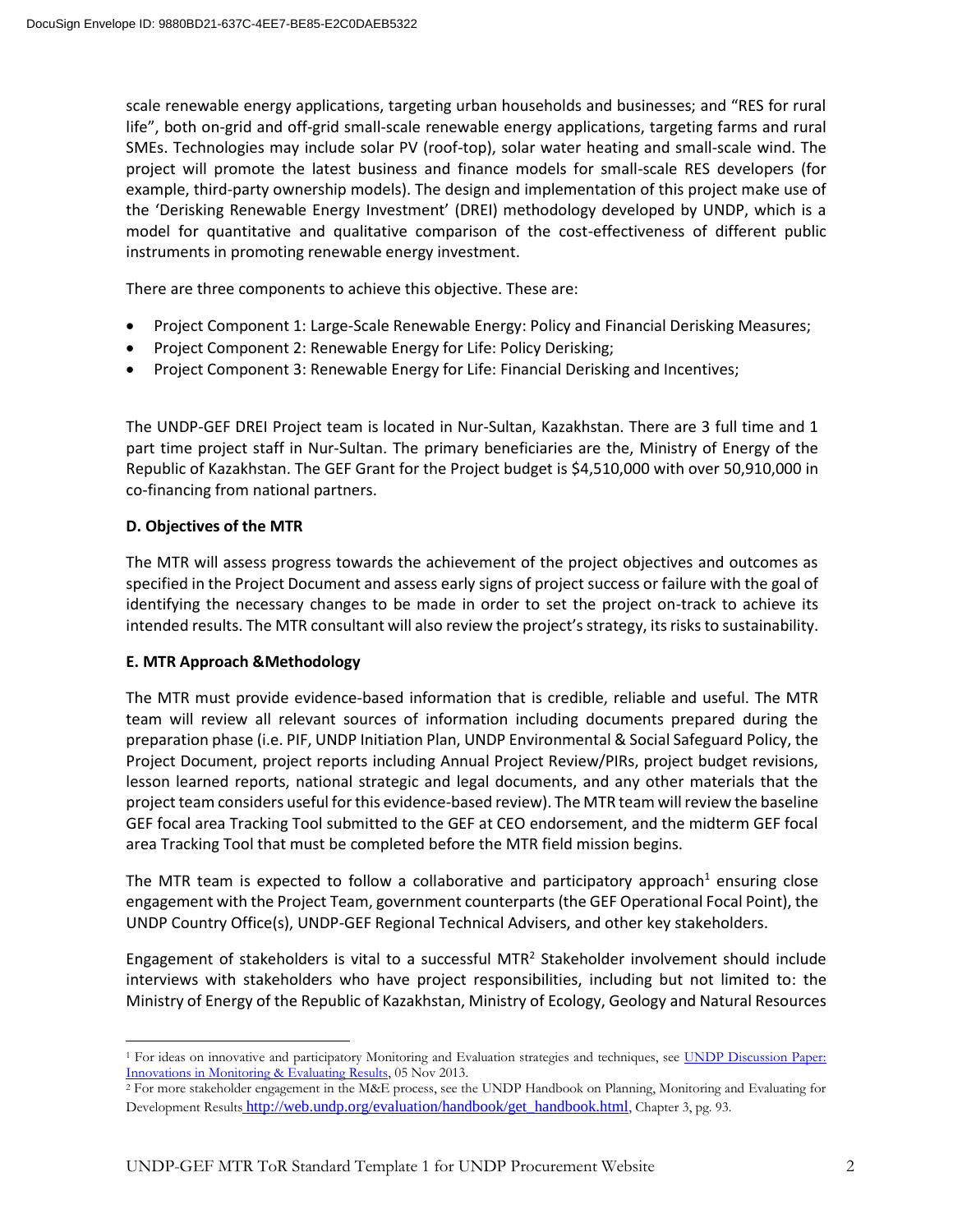of the Republic of Kazakhstan, Renewable Energy trading platform KOREM JSC, RE Association, entrepreneurs development Fund Damu, senior officials and task team/ component leaders, key experts and consultants in the subject area and the Project Board.

The final MTR report should describe the full MTR approach taken and the rationale for the approach making explicit the underlying assumptions, challenges, strengths and weaknesses about the methods and approach of the review.

#### **F. Detailed Scope of the MTR**

The MTR team will assess the following four categories of project progress. See the Guidance For [Conducting Midterm Reviews of UNDP-Supported, GEF-Financed Projects](http://web.undp.org/evaluation/documents/guidance/GEF/mid-term/Guidance_Midterm%20Review%20_EN_2014.pdf) for extended descriptions.

#### **i. Project Strategy**

#### Project design:

- Review the problem addressed by the project and the underlying assumptions. Review the effect of any incorrect assumptions or changes to the context to achieving the project results as outlined in the Project Document.
- Review the relevance of the project strategy and assess whether it provides the most effective route towards expected/intended results. Were lessons from other relevant projects properly incorporated into the project design?
- Review how the project addresses country priorities. Review country ownership. Was the project concept in line with the national sector development priorities and plans of the country (or of participating countries in the case of multi-country projects)?
- Review decision-making processes: were perspectives of those who would be affected by project decisions, those who could affect the outcomes, and those who could contribute information or other resources to the process, taken into account during project design processes?
- Review the extent to which relevant gender issues were raised in the project design. See Annex 9 of Guidance for Conducting Midterm Reviews of UNDP-Supported, GEF-Financed Projects for further guidelines.
- If there are major areas of concern, recommend areas for improvement.

### Results Framework/Logframe:

- Undertake a critical analysis of the project's logframe indicators and targets, assess how "SMART" the midterm and end-of-project targets are (Specific, Measurable, Attainable, Relevant, Time-bound), and suggest specific amendments/revisions to the targets and indicators as necessary.
- Are the project's objectives and outcomes or components clear, practical, and feasible within its time frame?
- Examine if progress so far has led to or could in the future catalyse beneficial development effects (i.e. income generation, gender equality and women's empowerment, improved governance etc.) that should be included in the project results framework and monitored on an annual basis.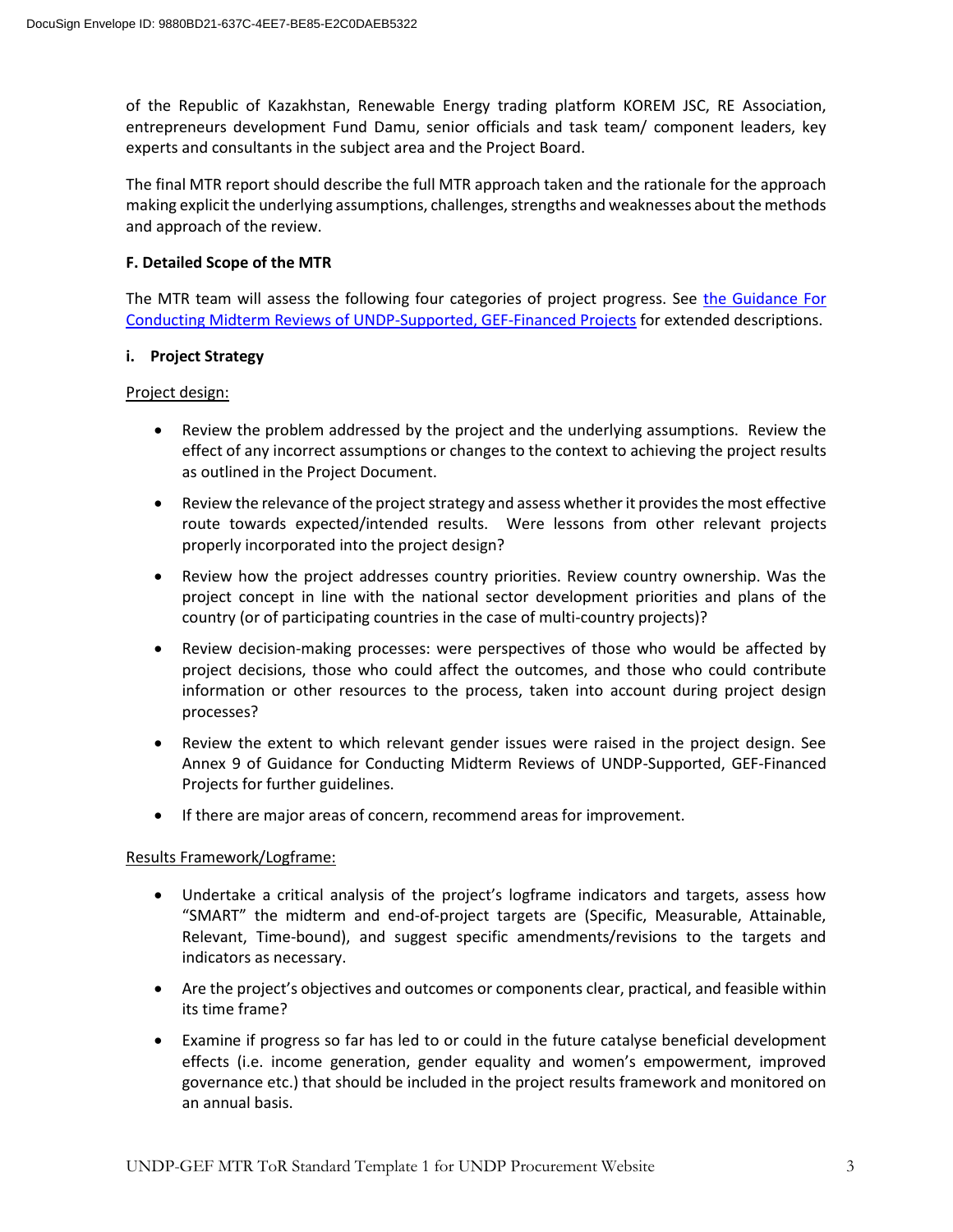Ensure broader development and gender aspects of the project are being monitored effectively. Develop and recommend SMART 'development' indicators, including sexdisaggregated indicators and indicators that capture development benefits.

#### **ii. Progress Towards Results**

#### Progress Towards Outcomes Analysis:

 Review the logframe indicators against progress made towards the end-of-project targets using the Progress Towards Results Matrix and following the Guidance For Conducting Midterm Reviews of UNDP-Supported, GEF-Financed Projects; color code progress in a "traffic light system" based on the level of progress achieved; assign a rating on progress for each outcome; make recommendations from the areas marked as "Not on target to be achieved" (red).

#### **Table. Progress Towards Results Matrix (Achievement of outcomes against End-of-project Targets)**

| Project<br><b>Strategy</b> | Indicator <sup>3</sup> | <b>Baseline</b><br>Level <sup>4</sup> | Level in<br>$1st$ PIR<br>(self-<br>reported) | <b>Midter</b><br>m<br>Target <sup>5</sup> | End-of-<br>project<br><b>Target</b> | <b>Midterm</b><br>Level &<br>Assessment <sup>6</sup> | <b>Achieve</b><br>ment<br>Rating <sup>7</sup> | Justifica<br>tion for<br><b>Rating</b> |
|----------------------------|------------------------|---------------------------------------|----------------------------------------------|-------------------------------------------|-------------------------------------|------------------------------------------------------|-----------------------------------------------|----------------------------------------|
| Objective:                 | Indicator (if          |                                       |                                              |                                           |                                     |                                                      |                                               |                                        |
|                            | applicable):           |                                       |                                              |                                           |                                     |                                                      |                                               |                                        |
| <b>Outcome</b>             | Indicator 1:           |                                       |                                              |                                           |                                     |                                                      |                                               |                                        |
| $\mathbf{1}$ :             | Indicator 2:           |                                       |                                              |                                           |                                     |                                                      |                                               |                                        |
| <b>Outcome</b>             | Indicator 3:           |                                       |                                              |                                           |                                     |                                                      |                                               |                                        |
| 2:                         | Indicator 4:           |                                       |                                              |                                           |                                     |                                                      |                                               |                                        |
|                            | Etc.                   |                                       |                                              |                                           |                                     |                                                      |                                               |                                        |
| Etc.                       |                        |                                       |                                              |                                           |                                     |                                                      |                                               |                                        |

#### **Indicator Assessment Key**

Green= Achieved Yellow= On target to be achieved Red= Not on target to be achieved

In addition to the progress towards outcomes analysis:

- Compare and analyse the GEF Tracking Tool at the Baseline with the one completed right before the Midterm Review.
- Identify remaining barriers to achieving the project objective in the remainder of the project.
- By reviewing the aspects of the project that have already been successful, identify ways in which the project can further expand these benefits.

#### **iii. Project Implementation and Adaptive Management**

 $\overline{\phantom{a}}$ 

<sup>3</sup> Populate with data from the Logframe and scorecards

<sup>4</sup> Populate with data from the Project Document

<sup>5</sup> If available

<sup>6</sup> Colour code this column only

<sup>7</sup> Use the 6 point Progress Towards Results Rating Scale: HS, S, MS, MU, U, HU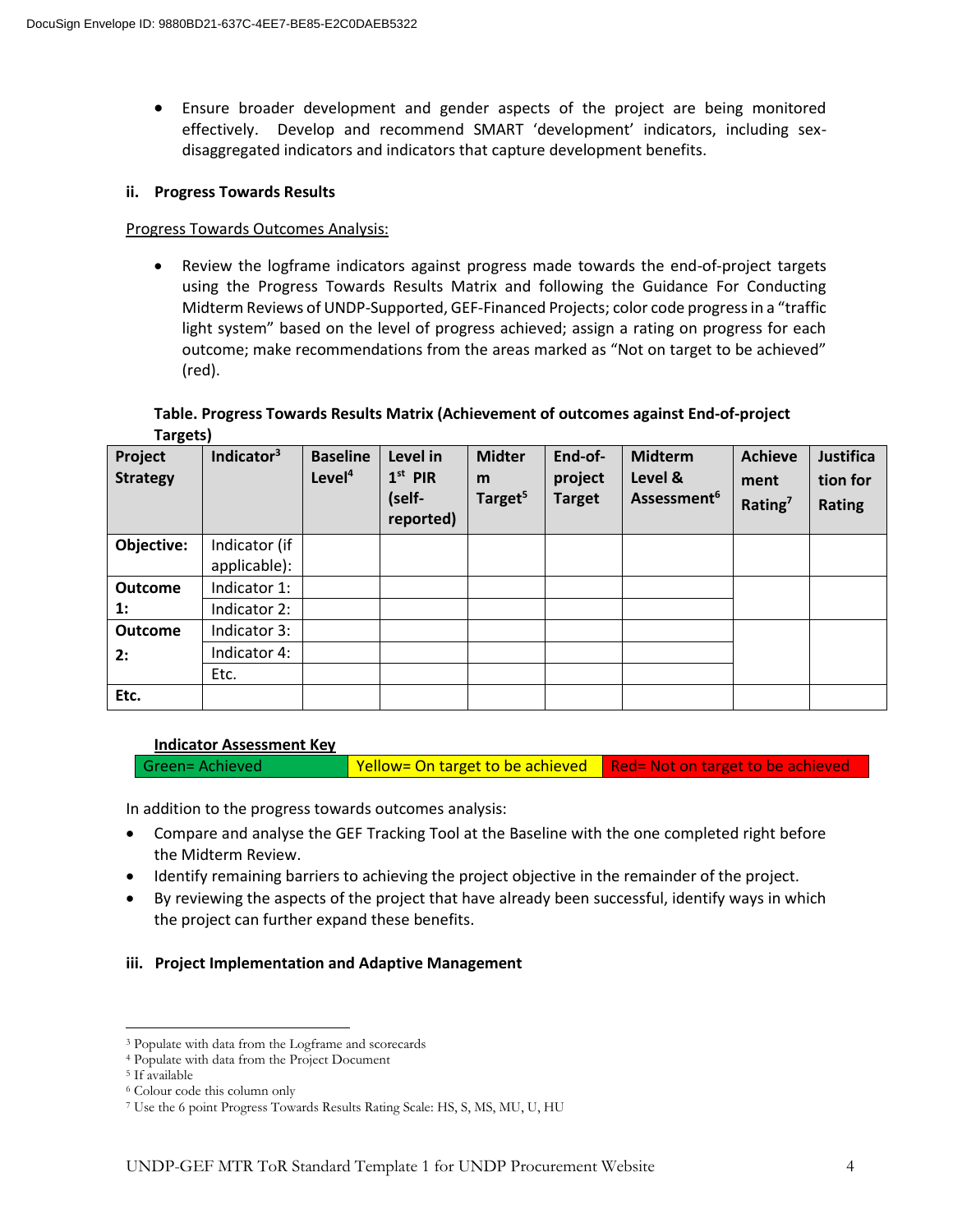#### Management Arrangements:

- Review overall effectiveness of project management as outlined in the Project Document. Have changes been made and are they effective? Are responsibilities and reporting lines clear? Is decision-making transparent and undertaken in a timely manner? Recommend areas for improvement.
- Review the quality of execution of the Executing Agency/Implementing Partner(s) and recommend areas for improvement.
- Review the quality of support provided by the GEF Partner Agency (UNDP) and recommend areas for improvement.

### Work Planning:

- Review any delays in project start-up and implementation, identify the causes and examine if they have been resolved.
- Are work-planning processes results-based? If not, suggest ways to re-orientate work planning to focus on results?
- Examine the use of the project's results framework/ logframe as a management tool and review any changes made to it since project start.

#### Finance and co-finance:

- Consider the financial management of the project, with specific reference to the costeffectiveness of interventions.
- Review the changes to fund allocations as a result of budget revisions and assess the appropriateness and relevance of such revisions.
- Does the project have the appropriate financial controls, including reporting and planning, that allow management to make informed decisions regarding the budget and allow for timely flow of funds?
- Informed by the co-financing monitoring table to be filled out, provide commentary on cofinancing: is co-financing being used strategically to help the objectives of the project? Is the Project Team meeting with all co-financing partners regularly in order to align financing priorities and annual work plans?

### Project-level Monitoring and Evaluation Systems:

- Review the monitoring tools currently being used: Do they provide the necessary information? Do they involve key partners? Are they aligned or mainstreamed with national systems? Do they use existing information? Are they efficient? Are they cost-effective? Are additional tools required? How could they be made more participatory and inclusive?
- Examine the financial management of the project monitoring and evaluation budget. Are sufficient resources being allocated to monitoring and evaluation? Are these resources being allocated effectively?

Stakeholder Engagement:

- Project management: Has the project developed and leveraged the necessary and appropriate partnerships with direct and tangential stakeholders?
- Participation and country-driven processes: Do local and national government stakeholders support the objectives of the project? Do they continue to have an active role in project decision-making that supports efficient and effective project implementation?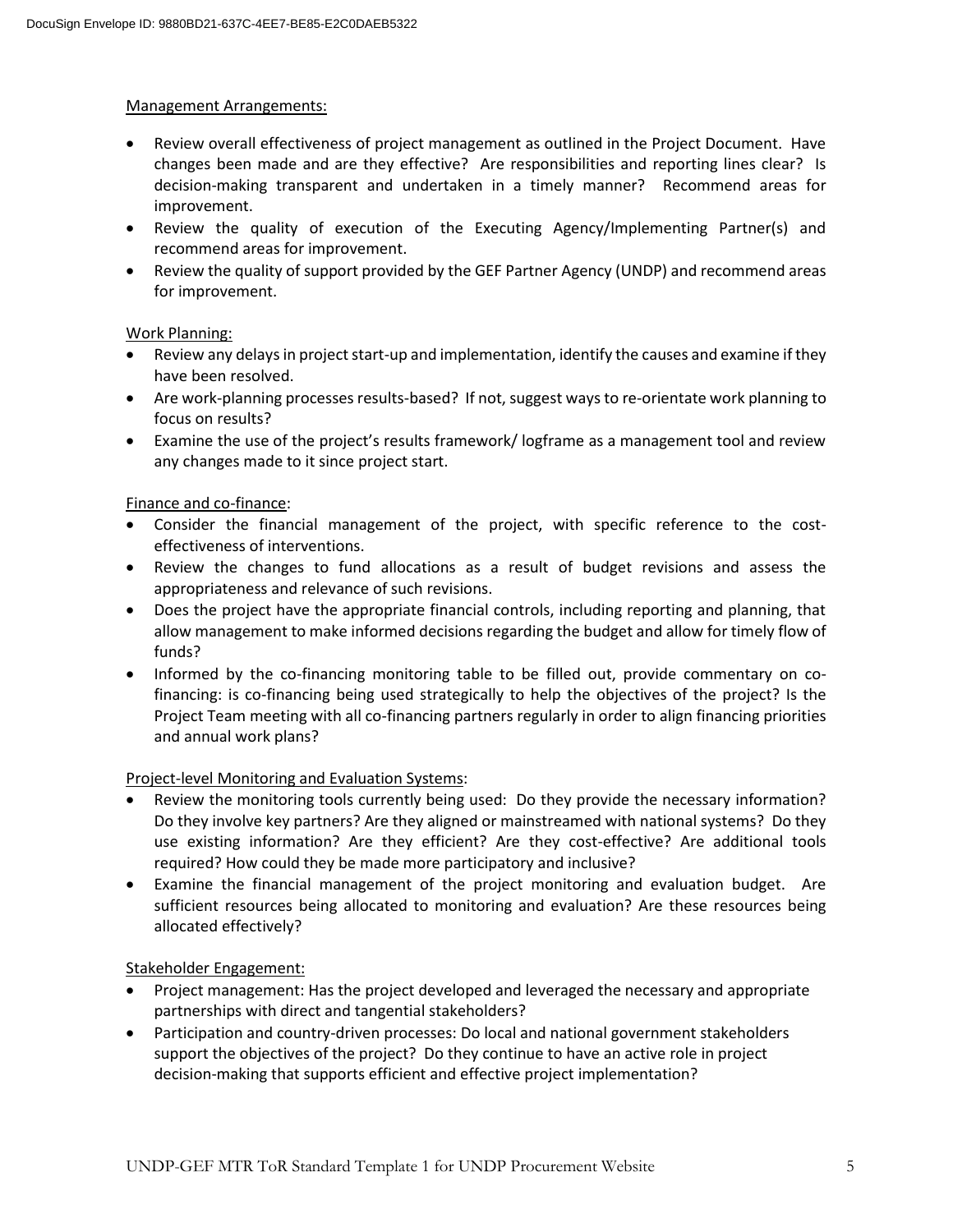Participation and public awareness: To what extent has stakeholder involvement and public awareness contributed to the progress towards achievement of project objectives?

#### Reporting:

- Assess how adaptive management changes have been reported by the project management and shared with the Project Board.
- Assess how well the Project Team and partners undertake and fulfil GEF reporting requirements (i.e. how have they addressed poorly-rated PIRs, if applicable?)
- Assess how lessons derived from the adaptive management process have been documented, shared with key partners and internalized by partners.

### Communications:

- Review internal project communication with stakeholders: Is communication regular and effective? Are there key stakeholders left out of communication? Are there feedback mechanisms when communication is received? Does this communication with stakeholders contribute to their awareness of project outcomes and activities and investment in the sustainability of project results?
- Review external project communication: Are proper means of communication established or being established to express the project progress and intended impact to the public (is there a web presence, for example? Or did the project implement appropriate outreach and public awareness campaigns?)
- For reporting purposes, write one half-page paragraph that summarizes the project's progress towards results in terms of contribution to sustainable development benefits, as well as global environmental benefits.

### **iv. Sustainability**

- Validate whether the risks identified in the Project Document, Annual Project Review/PIRs and the ATLAS Risk Management Module are the most important and whether the risk ratings applied are appropriate and up to date. If not, explain why.
- In addition, assess the following risks to sustainability:

### Financial risks to sustainability:

 What is the likelihood of financial and economic resources not being available once the GEF assistance ends (consider potential resources can be from multiple sources, such as the public and private sectors, income generating activities, and other funding that will be adequate financial resources for sustaining project's outcomes)?

### Socio-economic risks to sustainability:

 Are there any social or political risks that may jeopardize sustainability of project outcomes? What is the risk that the level of stakeholder ownership (including ownership by governments and other key stakeholders) will be insufficient to allow for the project outcomes/benefits to be sustained? Do the various key stakeholders see that it is in their interest that the project benefits continue to flow? Is there sufficient public / stakeholder awareness in support of the long-term objectives of the project? Are lessons learned being documented by the Project Team on a continual basis and shared/ transferred to appropriate parties who could learn from the project and potentially replicate and/or scale it in the future?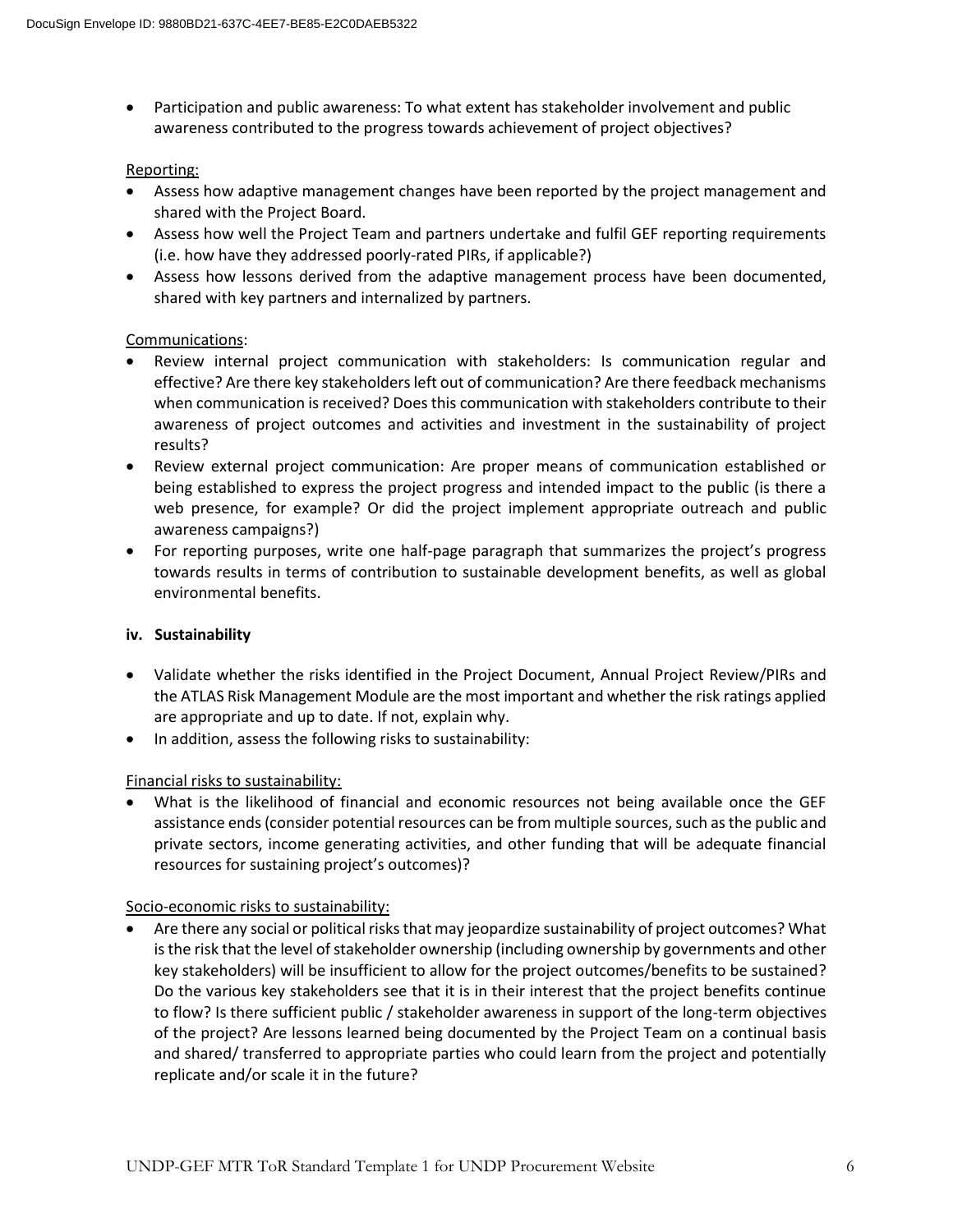Institutional Framework and Governance risks to sustainability:

 Do the legal frameworks, policies, governance structures and processes pose risks that may jeopardize sustenance of project benefits? While assessing this parameter, also consider if the required systems/ mechanisms for accountability, transparency, and technical knowledge transfer are in place.

Environmental risks to sustainability:

Are there any environmental risks that may jeopardize sustenance of project outcomes?

### **Conclusions & Recommendations**

The MTR team will include a section of the report setting out the MTR's evidence-based conclusions, in light of the findings.<sup>8</sup>

Recommendations should be succinct suggestions for critical intervention that are specific, measurable, achievable, relevant and which aims to improve the project over the second part of the project life time. A recommendation table should be put in the report's executive summary. See the *Guidance for conducting Midterm Reviews of UNDP-Supported, GEF-Financed Projects* for guidance on a recommendation table.

The MTR team should make no more than 15 recommendations total.

### **Ratings**

The MTR team will include its ratings of the project's results and brief descriptions of the associated achievements in a *MTR Ratings & Achievement Summary Table* in the Executive Summary of the MTR report. See Annex E for ratings scales. No rating on Project Strategy and no overall project rating is required.

### **Table. MTR Ratings & Achievement Summary Table for UNDP-GEF project** "**De-risking Renewable Energy Investment"**

| <b>Measure</b>          | <b>MTR Rating</b>          | <b>Achievement Description</b> |
|-------------------------|----------------------------|--------------------------------|
| <b>Project Strategy</b> | N/A                        |                                |
| <b>Progress</b>         | Objective Achievement      |                                |
| <b>Towards Results</b>  | Rating: (rate 6 pt. scale) |                                |
|                         | Outcome 1 Achievement      |                                |
|                         | Rating: (rate 6 pt. scale) |                                |
|                         | Outcome 2 Achievement      |                                |
|                         | Rating: (rate 6 pt. scale) |                                |
|                         | Outcome 3 Achievement      |                                |
|                         | Rating: (rate 6 pt. scale) |                                |
|                         | Etc.                       |                                |
| Project                 | (rate 6 pt. scale)         |                                |
| Implementation          |                            |                                |
| & Adaptive              |                            |                                |
| Management              |                            |                                |

 $\overline{a}$ <sup>8</sup> Alternatively, MTR conclusions may be integrated into the body of the report.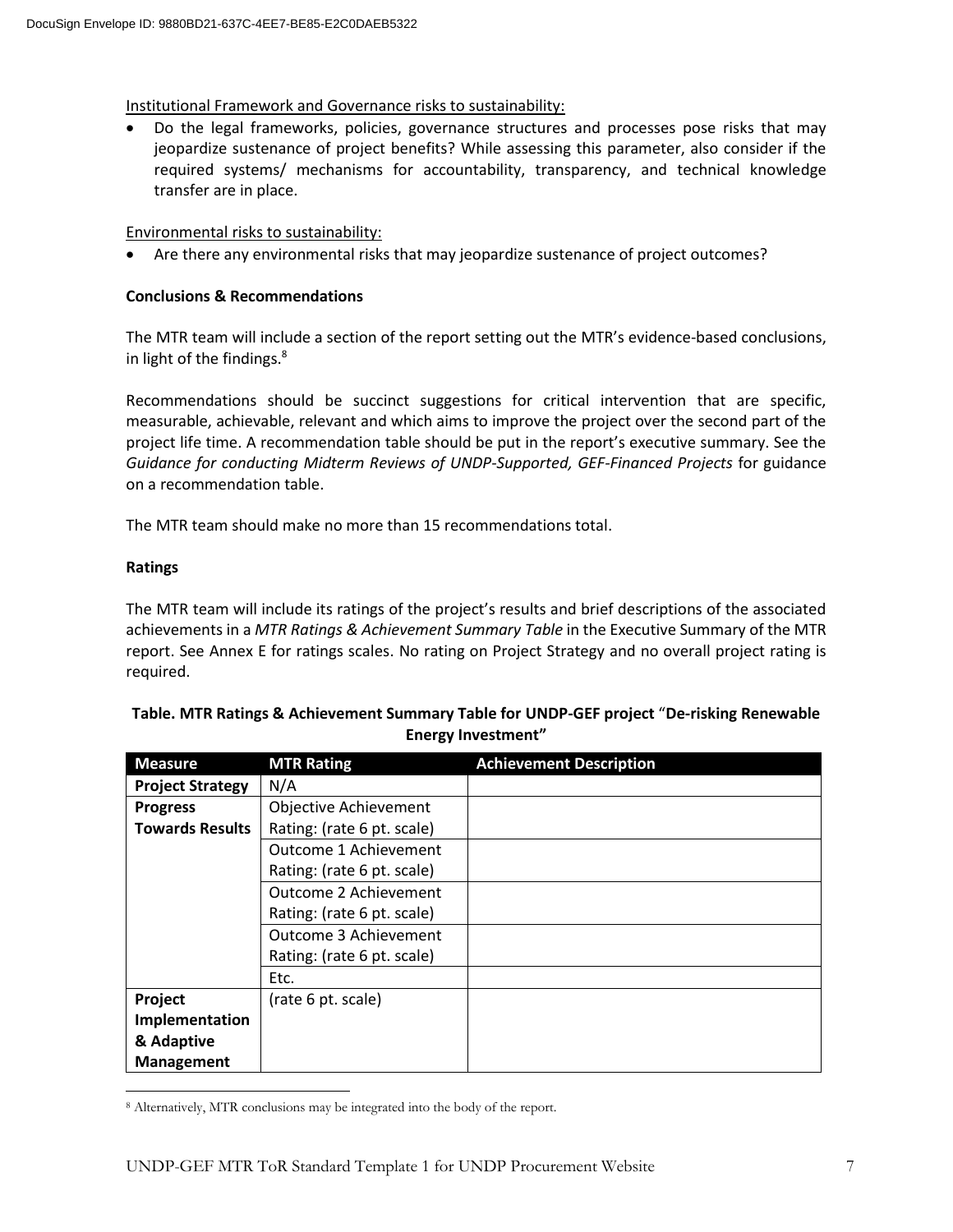| $\cdots$<br>эн. | .<br>scale<br>$\sim$ $\sim$ |  |
|-----------------|-----------------------------|--|

### **G. Timeframe**

The total duration of the MTR will be *25 days* over a time period of 4 months starting on 1st May 2020 and ending on 31<sup>st</sup> August 2020. The assignment includes one 10 days mission to Kazakhstan. This mission is envisaged to take place in June 2020.The time elapsed shall not exceed four months from when the consultant(s) is/are hired. The tentative MTR timeframe is as follows:

| <b>TIMEFRAME</b>                  | <b>ACTIVITY</b>                                                             |
|-----------------------------------|-----------------------------------------------------------------------------|
| February 2020                     | Application closes                                                          |
| 31 <sup>st</sup> March 2020       | Select MTR Team                                                             |
| $1st$ May 2020                    | Start date of the Contract                                                  |
| Early May 2020                    | Prep the MTR Team (handover of Project Documents)                           |
| 15thMay 2020                      | Document review and preparing MTR Inception Report                          |
| Early June 2020                   | Finalization and Validation of MTR Inception Report- to be submitted prior  |
|                                   | to the MTR mission                                                          |
| Before 30 <sup>th</sup> June 2020 | MTR mission: stakeholder meetings, interviews, field visits                 |
| Before 30 <sup>th</sup> June 2020 | Mission wrap-up meeting & presentation of initial findings-earliest end of  |
|                                   | <b>MTR</b> mission                                                          |
| 15 <sup>th</sup> July 2020        | Preparing draft MTR report                                                  |
| $15th$ July 2020                  | Incorporating audit trail from feedback on draft report/Finalization of MTR |
|                                   | report                                                                      |
| 15 <sup>th</sup> August 2020      | Preparation & Issue of Management Response                                  |
| 31 <sup>st</sup> August 2020      | Expected date of full MTR completion                                        |

Options for site visits should be provided in the Inception Report.

#### **H. Midterm Review Deliverables**

| #              | <b>Deliverable</b>        | <b>Description</b>                   | Estimated<br>Duration to<br>Complete | <b>Timing</b>         | <b>Responsibilities</b>               |
|----------------|---------------------------|--------------------------------------|--------------------------------------|-----------------------|---------------------------------------|
| 1              | <b>MTR Inception</b>      | MTR team clarifies                   | 5 w.d.                               | End May               | MTR team submits to                   |
|                | Report                    | objectives and<br>methods of Midterm |                                      | 2020                  | the Commissioning<br>Unit and project |
|                |                           | Review                               |                                      |                       | management                            |
| $\overline{2}$ | <b>Mission to</b>         |                                      | 10 w.d                               | Before end            | MTR Team presents to                  |
|                | <b>Kazakhstan</b>         | <b>Initial Findings</b>              |                                      | of June               | project management                    |
|                | <b>Presentation</b>       |                                      |                                      | 2020                  | and the                               |
|                |                           |                                      |                                      |                       | <b>Commissioning Unit</b>             |
| 3              | <b>Draft Final Report</b> | Full report (using                   | 5 w.d.                               | 15 <sup>th</sup> July | Sent to the                           |
|                |                           | guidelines on content                |                                      | 2020                  | Commissioning Unit,                   |
|                |                           | outlined in Annex B)                 |                                      |                       | reviewed by RTA,                      |
|                |                           | with annexes                         |                                      |                       | <b>Project Coordinating</b>           |
|                |                           |                                      |                                      |                       | Unit, GEF OFP                         |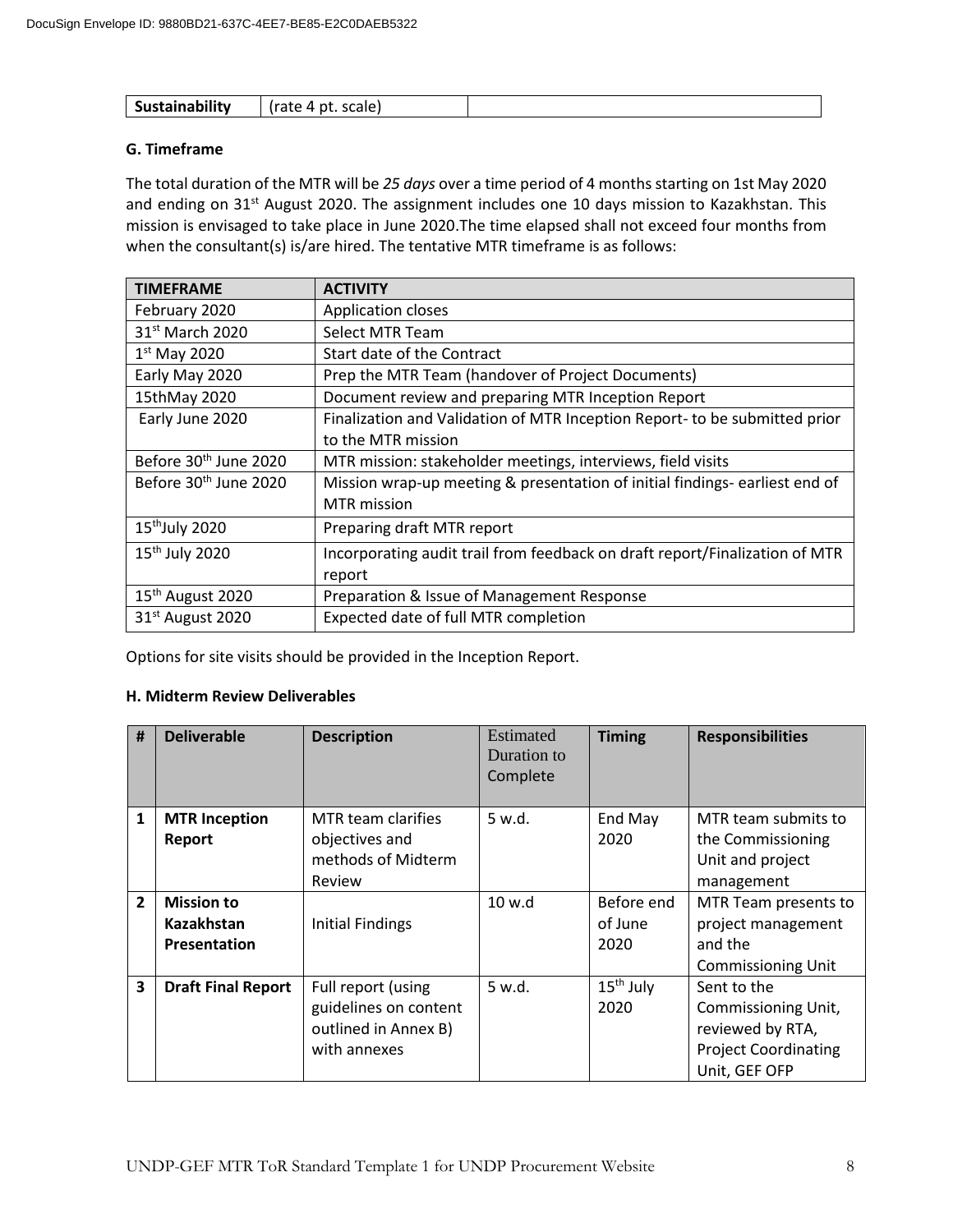| <b>Final Report*</b> | Revised report with    | 5 w.d. | 31 <sup>st</sup> August | Sent to the               |
|----------------------|------------------------|--------|-------------------------|---------------------------|
|                      | audit trail detailing  |        | 2020                    | <b>Commissioning Unit</b> |
|                      | how all received       |        |                         |                           |
|                      | comments have (and     |        |                         |                           |
|                      | have not) been         |        |                         |                           |
|                      | addressed in the final |        |                         |                           |
|                      | MTR report             |        |                         |                           |

\*The final MTR report must be in English. If applicable, the Commissioning Unit may choose to arrange for a translation of the report into a language more widely shared by national stakeholders (i.e – Russian).

#### **I. MTR Arrangements**

The principal responsibility for managing this MTR resides with the Commissioning Unit. The Commissioning Unit for this project's MTR is *SDU Unit of the UNDP CO Kazakhstan.*

The commissioning unit will contract the consultants and ensure the timely provision of per diems and travel arrangements within the country for the MTR team. The Project Team will be responsible for liaising with the MTR team to provide all relevant documents, set up stakeholder interviews, and arrange field visits.

#### **J. Team Composition**

A team of two independent consultants will conduct the MTR - one international team leader (with experience and exposure to projects and evaluations in other regions globally) and one national team expert, from the country of the project. The consultants cannot have participated in the project preparation, formulation, and/or implementation (including the writing of the Project Document) and should not have a conflict of interest with project's related activities.

### **K. Payment Modalities and Specifications**

- 20% at submission and approval of the Inception Report, prior to the mission to Kazakhstan
- 50% following submission and approval of the 1ST draft terminal evaluation report, following the mission to Kazakhstan
- 30% following submission and approval (UNDP-CO and UNDP RTA) of the final terminal evaluation report

### **L. Duty Station**

Home based with one mission to Nur-Sultan, Kazakhstan (15 effective person-days home based and 10 effective person-days on field mission to Nur-Sultan, Kazakhstan). It is expected that this mission should take place before the end of June 2020.

#### **Travel:**

- BSAFE security course must be successfully completed prior to commencement of travel;
- Individual Consultants are responsible for ensuring they have vaccinations/inoculations when travelling to certain countries, as designated by the UN Medical Director.
- Consultants are required to comply with the UN security directives set forth under <https://dss.un.org/dssweb/>

#### *Consultant Independence:*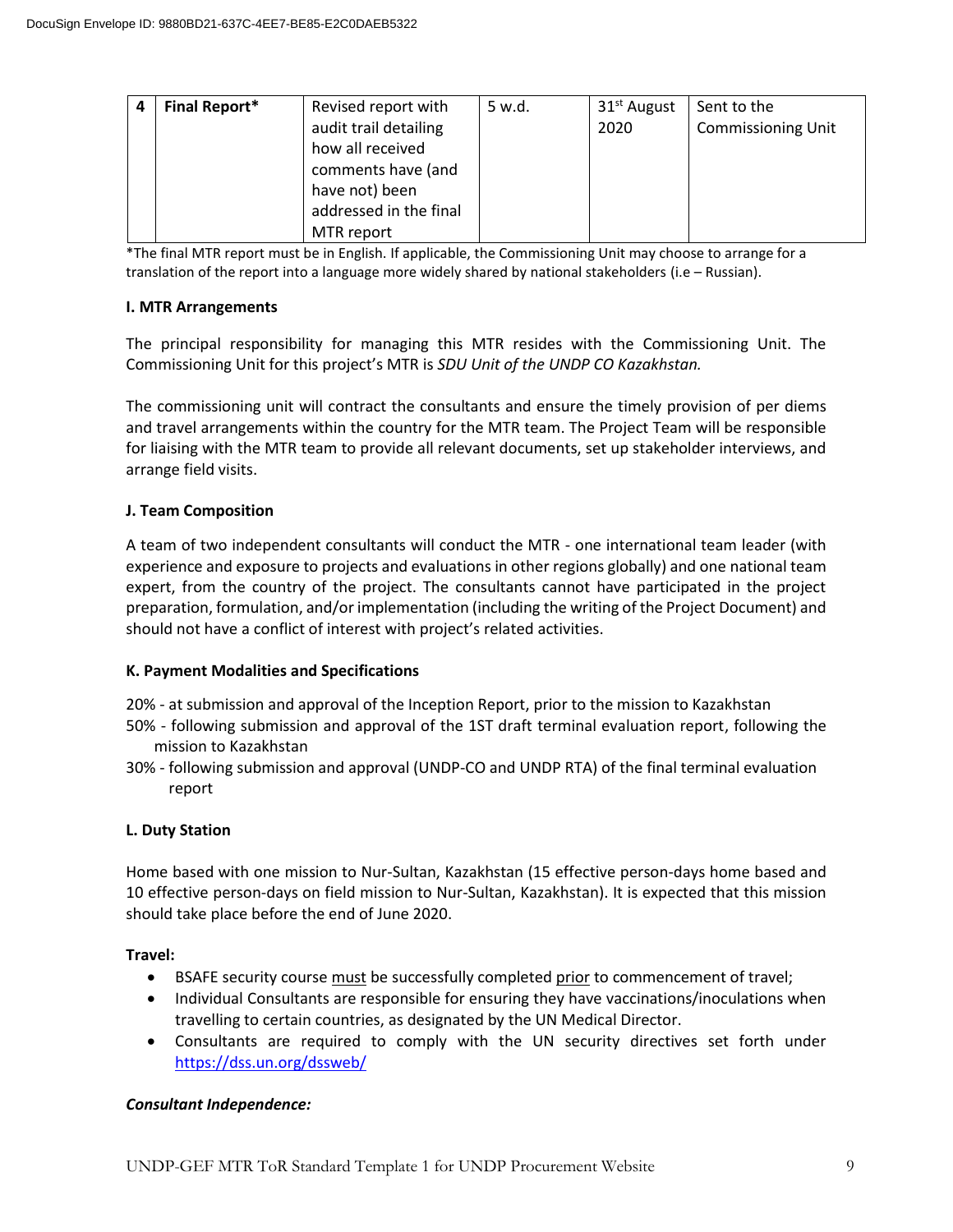The consultants cannot be involved in the project preparation, formulation, and/or implementation (including the writing of the Project Document) and should not have a conflict of interest with project's related activities.

#### **M. Required Skills and Experience**

**a) Competencies:**

#### **Corporate competencies:**

- Promotes the vision, mission, and strategic goals of UNDP;
- Displays cultural, gender, religion, race, nationality and age sensitivity and adaptability;
- Treats all people fairly without favoritism;
- Fulfills all obligations to gender sensitivity and zero tolerance for sexual harassment.

#### **Functional competencies:**

- Excellent communication skills
- Demonstrable analytical skills

### **b) Qualifications of the Successful Applicants**

The selection of consultants will be aimed at maximizing the overall qualities in the following areas:

#### **Education:**

 A Master's degree in economics, energy management, policies in the area of environmental protection or other closely related field.

### **Experience:**

- Recent experience (within 5 years) with result-based management evaluation methodologies required
- Experience applying SMART targets and reconstructing or validating baseline scenarios required
- Experience in adaptive management
- Experience working with the GEF evaluations required
- Experience working in Eastern Europe, Central Asia, and Caucasus in renewable energy and energy efficiency field required, in evaluation of project implementation
- Work experience in renewable energy and energy efficiency field for at least 5 years required
- Experience in gender sensitive evaluation and analysis and demonstrated understanding of issues related to gender
- Project evaluation experience in international organizations. Project evaluation/review experiences within United Nations system will be considered as an asset

### **Language skills:**

 English is the working language of the UNDP-GEF Project and required. The ability to communicate in Russian is an advantage.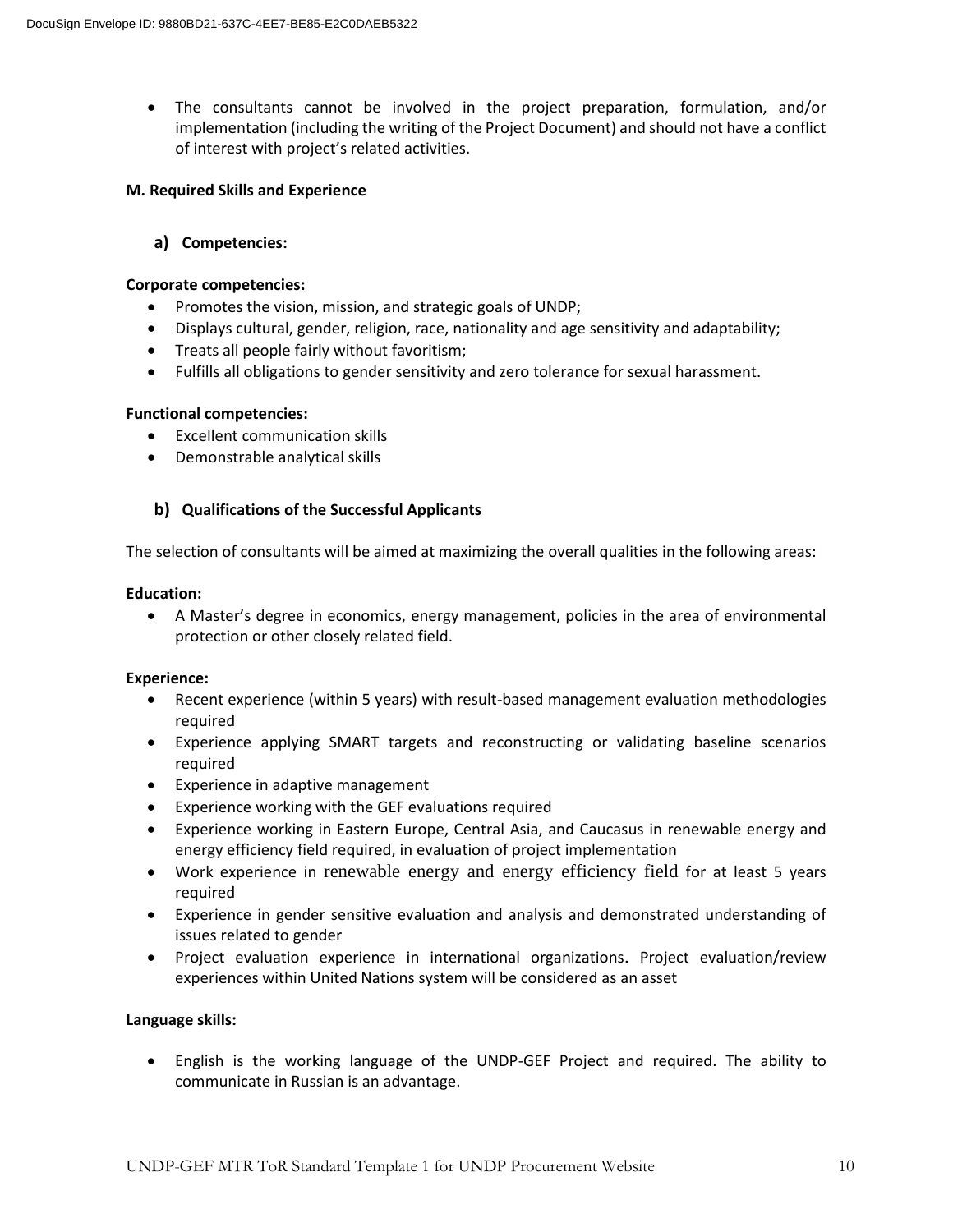### **N. Scope of price proposal**

This is a lump sum contract for the entire contract which includes the total cost of carrying out the assignment, through to the end of the assignment. The interested candidate must submit his/her financial proposal in USD, using UNDP template form. The financial proposal should include all the expert's expenses, including his fees, travel expenses\* and etc. necessary for obtaining the above results within the Terms of Reference. Payment will be made in tranche after the approval of the report, based on the above results and the signing of the Certificate of payment for the result by the Commissioning Unit.

*\*Please be noted that in financial proposal the living allowances should be lower or equal to UN daily subsistence allowances, but under no circumstance should they be higher.*

### **O. Evaluation of Applicants**

Individual consultants will be evaluated based on a cumulative analysis taking into consideration the combination of the applicants' qualifications and financial proposal. The award of the contract should be made to the individual consultant whose offer has been evaluated and determined as: a) responsive/compliant/acceptable, and b) having received the highest score out of a pre-determined set of weighted technical (CV desk reviews, methodology evaluation and interviews) and financial criteria specific to the solicitation.

Initially, the candidates' applications will be shortlisted based on the following qualification criteria of the applicant:

- A Master's degree in economics, energy management, policies in the area of environmental protection or other closely related field *(5 points)*;
- Experience working in Eastern Europe, Central Asia, and Caucasus in renewable energy and energy efficiency field required, in evaluation of project implementation *(5 points).*

### *The top 5 shortlisted candidates will be admitted to technical desk review evaluation.*

The top 3 candidates received 70% of points in desk review and methodology evaluation (criteria A-F) would be invited for an interview. Only candidates who receive 70% or more of points in technical evaluation (Criteria A-I) will be considered for financial evaluation.

Technical Criteria - 70% of total evaluation – max. 1000 points:

| <b>Criteria</b>                                                                                                      | Weight % | Min.passing<br>points | Max.<br>points |
|----------------------------------------------------------------------------------------------------------------------|----------|-----------------------|----------------|
| Criterion A - (desk review) Experience applying SMART targets<br>and reconstructing or validating baseline scenarios | 5%       | 35                    | 50             |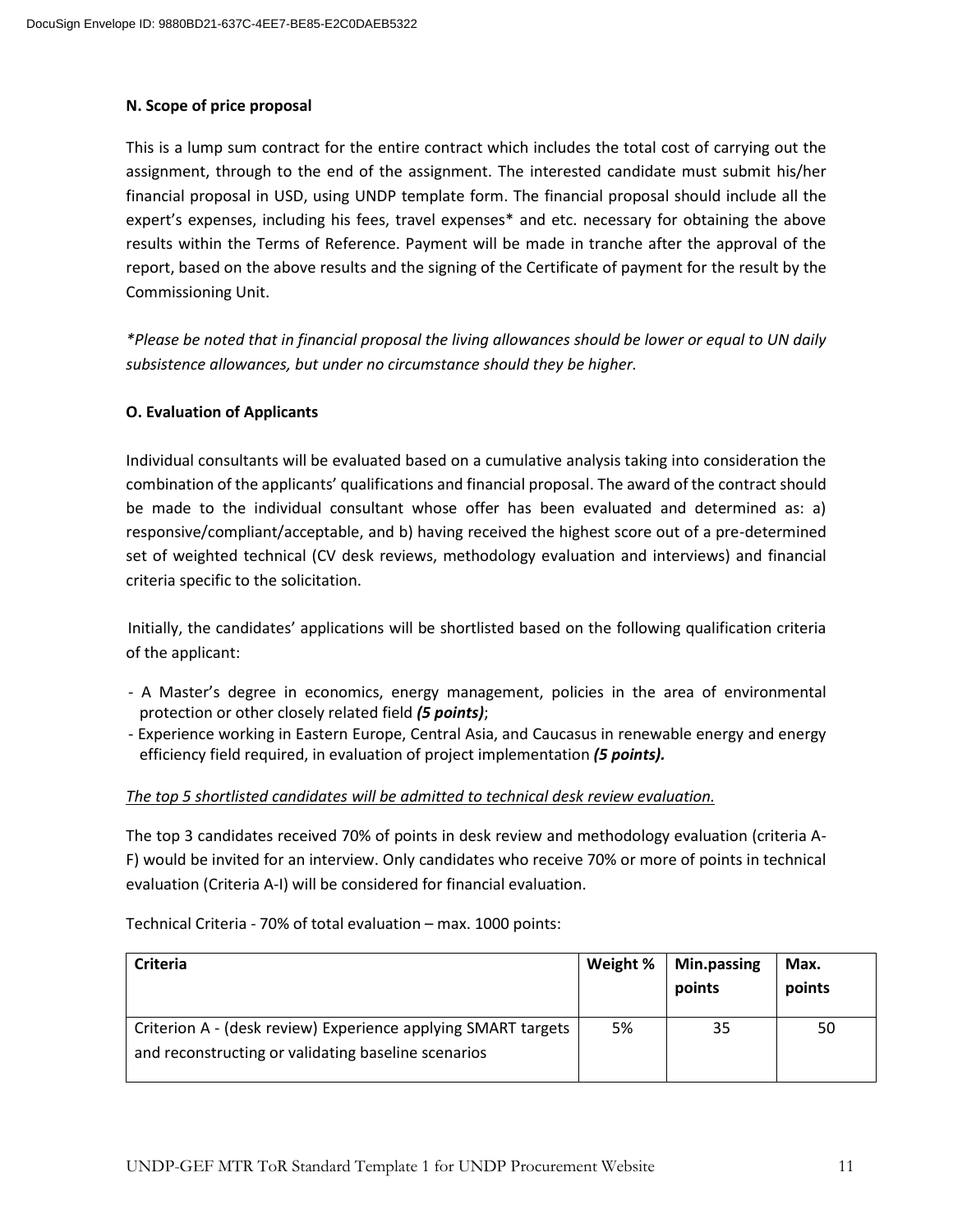| Criterion B - (desk review) Experience with adaptive<br>management                                                                                                                                   | 5%   | 35  | 50   |
|------------------------------------------------------------------------------------------------------------------------------------------------------------------------------------------------------|------|-----|------|
| Criterion C - (desk review) Work experience in renewable<br>energy and energy efficiency field for at least 5 years required                                                                         | 20%  | 140 | 200  |
| Criterion D - (desk review) Experience in gender sensitive<br>evaluation and analysis and demonstrated understanding of<br>issues related to gender                                                  | 10%  | 70  | 100  |
| Criterion E - (desk review) Project evaluation experience in<br>organizations. Project evaluation/review<br>international<br>experiences within United Nations system will be considered<br>an asset | 15%  | 105 | 150  |
| Criterion F - (methodology/ Brief Description of Approach to<br>Work) Demonstrable analytical skills, language skills                                                                                | 10%  | 70  | 100  |
| Criterion G - (interviews) Recent experience (within 5 years)<br>with result-based management evaluation methodologies                                                                               | 20%  | 140 | 200  |
| Criterion H - (interviews) Experience working with the GEF<br>evaluations                                                                                                                            | 15%  | 105 | 150  |
|                                                                                                                                                                                                      | 100% | 700 | 1000 |

Financial Criteria - 30% of total evaluation.

### **P. Application Process**

The following documents only in **PDF** should be attached to the application (proposal) and sent by email to the following address: [procurement.kz@undp.org](mailto:procurement.kz@undp.org) **indicating Ref.2020-013** in the e-mail subject no later than *15.00 (Nur-Sultan time zone) 28 February, 2020:*

- Duly accomplished Letter of Confirmation of Interest and Availability and Financial Proposal that indicates the all-inclusive fixed total contract price, supported by a breakdown of costs, as per UNDP template provided;
- Detailed personal CV, indicating all past experience from similar projects, as well as the contact details (email and telephone number) and other supporting information confirming that the Candidate meets the qualification requirements;
- Brief Description of Approach to Work.
- Copies of higher education diplomas and other relevant documents.

### *Due to the technical features of e-mail, the size of the file/s should not exceed 9 Mb per e-message.*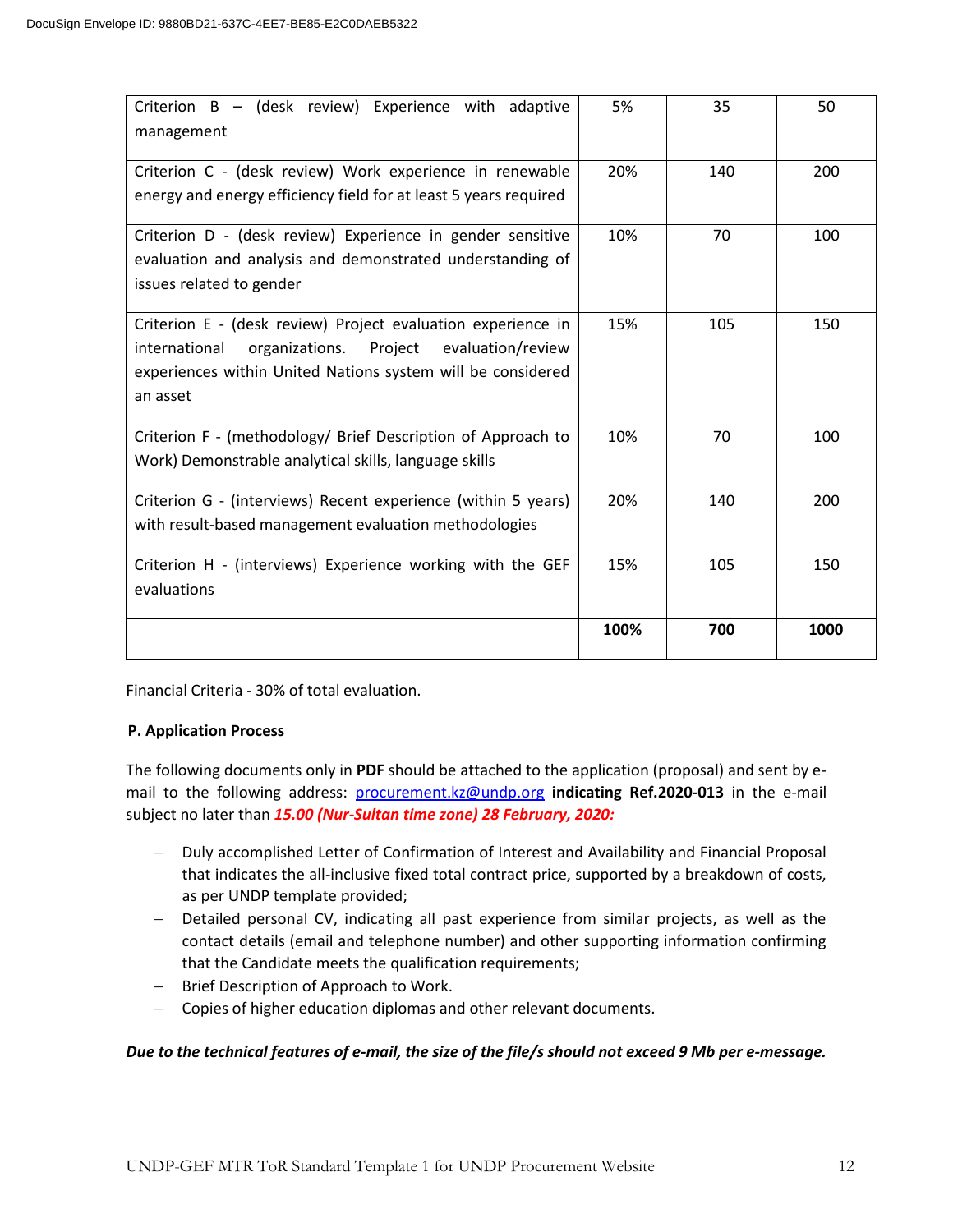*Please make sure you have provided all requested materials. ONLY fully submitted applications would be considered!!!*

*The type of Contract to be signed and the applicable UNDP Contract General Terms and Conditions, as specified in [TOR,](http://procurement-notices.undp.org/view_file.cfm?doc_id=201763) can be accessed at <http://www.undp.org/content/undp/en/home/procurement/business/how-we-buy.html>*

*Due to large number of applications we receive, we are able to inform only the successful candidates about the outcome or status of the selection process.*

| <b>CONFIRMED AND APPROVED BY:</b>                     |                                  |                  |
|-------------------------------------------------------|----------------------------------|------------------|
| Syrym Nurgaliyev/Project Manager<br>Name/Title        | Syrym Murgaliyen<br>Signature    | Date: 11.02.2020 |
| Arman Kashkinbekov/Head of SDU<br>Name/Title          | Arman kaslikinbekor<br>Signature | Date: 11.02.2020 |
| John O'Brien/Regional Technical Advisor<br>Name/Title | Signature                        | Date: 11.02.2020 |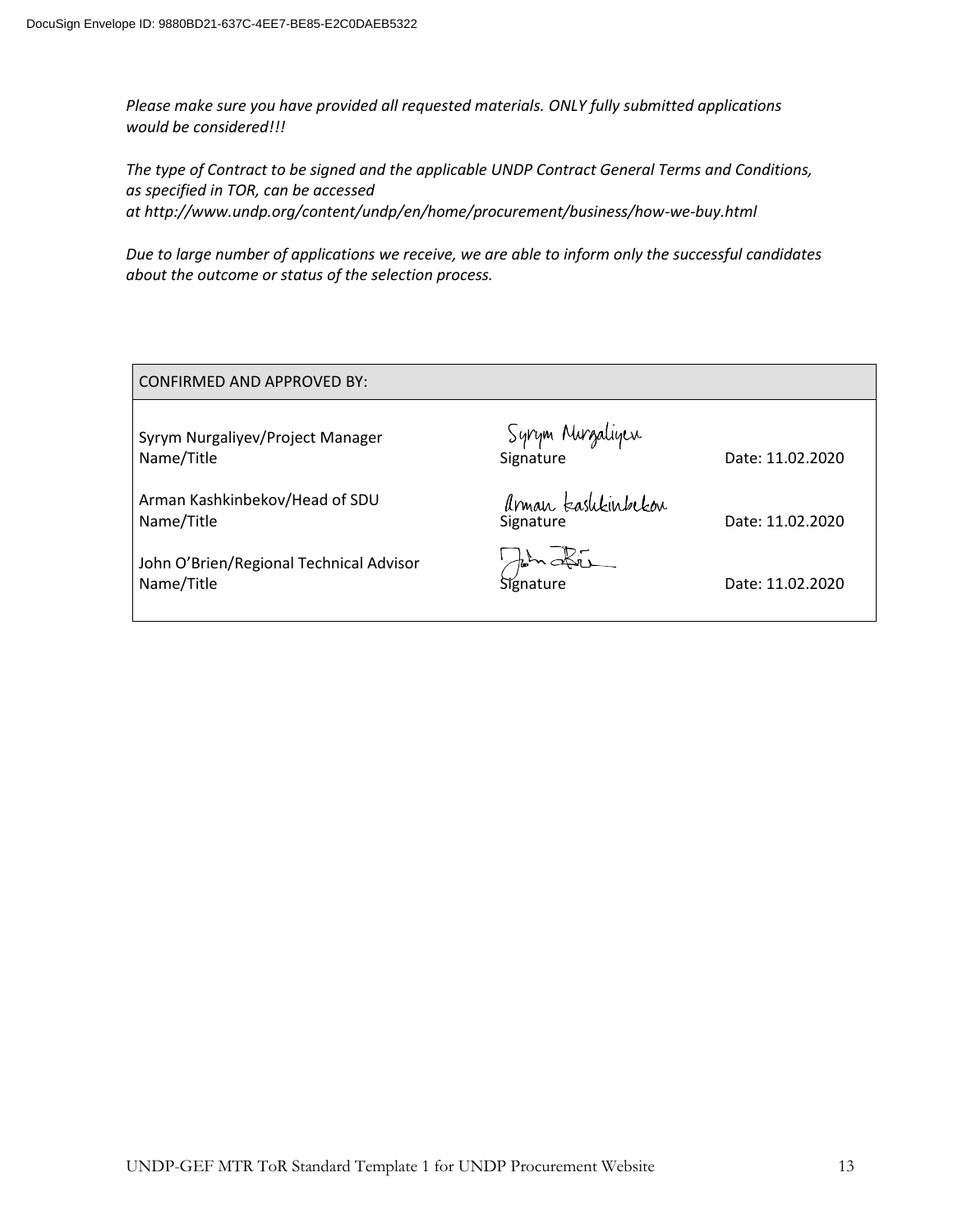#### **ToR ANNEX A: List of Documents to be reviewed by the MTR Team**

- 1. PIF
- 2. UNDP Initiation Plan
- 3. UNDP Project Document
- 4. UNDP Environmental and Social Screening results
- 5. Project Inception Report
- 6. All Project Implementation Reports (PIR's)
- 7. Quarterly progress reports and work plans of the various implementation task teams
- 8. Audit reports
- 9. Finalized GEF focal area Tracking Tools at CEO endorsement and midterm
- 10. Oversight mission reports
- 11. All monitoring reports prepared by the project
- 12. Financial and Administration guidelines used by Project Team

The following documents will also be available:

- 13. Project operational guidelines, manuals and systems
- 14. UNDP country/countries programme document(s)
- 15. Minutes of the UNDP-GEF "De-risking renewable energy investment" Board Meetings and other meetings (i.e. Project Appraisal Committee meetings)
- 16. Project site location maps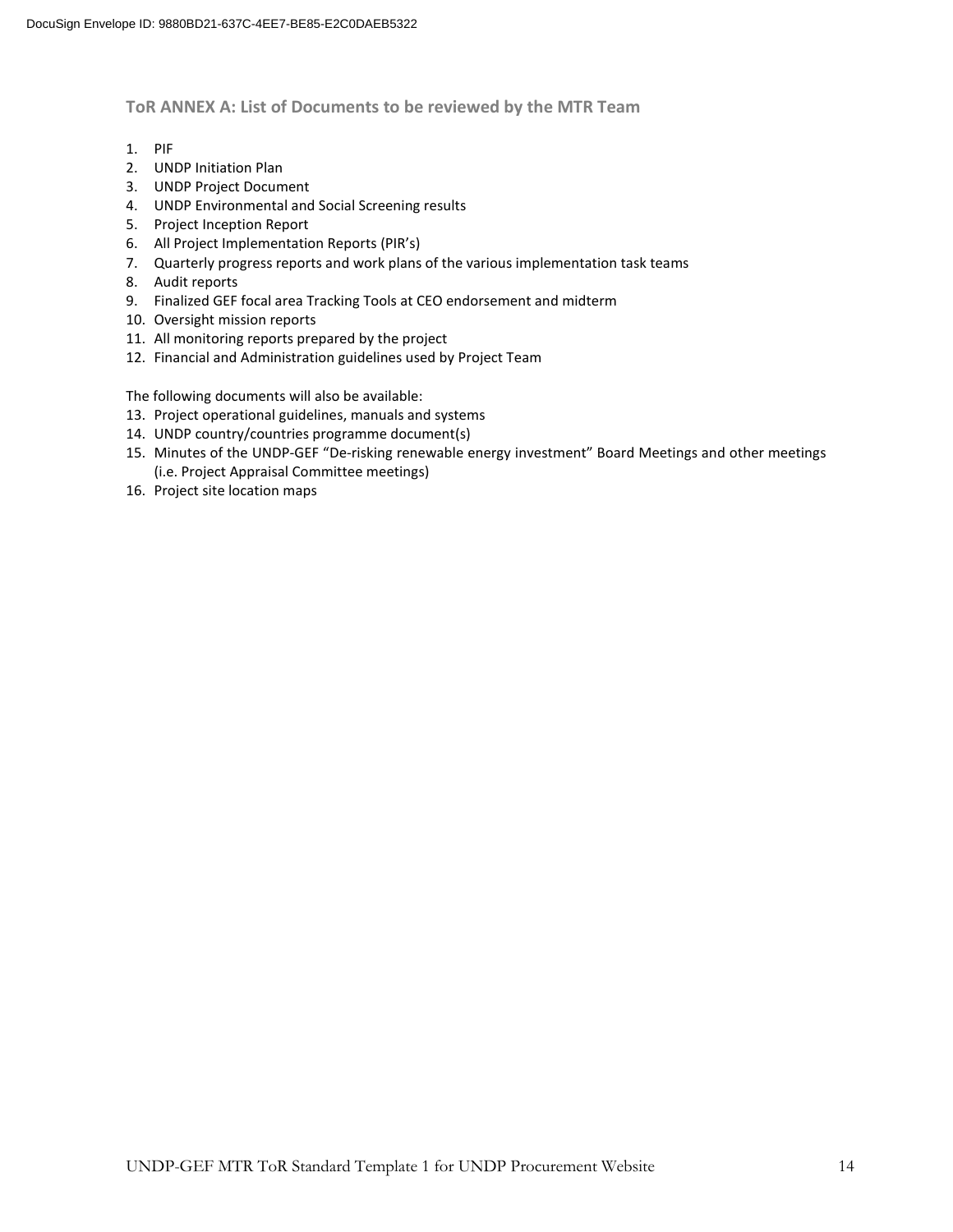**ToR ANNEX B: Guidelines on Contents for the Midterm Review Report**<sup>9</sup>

- **i.** Basic Report Information *(for opening page or title page)*
	- Title of UNDP supported GEF financed project
	- UNDP PIMS# and GEF project ID#
	- MTR time frame and date of MTR report
	- Region and countries included in the project
	- GEF Operational Focal Area/Strategic Program
	- Executing Agency/Implementing Partner and other project partners
	- MTR team members
	- Acknowledgements
- **ii.** Table of Contents
- **iii.** Acronyms and Abbreviations
- **1.** Executive Summary *(3-5 pages)*
	- Project Information Table
	- Project Description (brief)
	- Project Progress Summary (between 200-500 words)
	- MTR Ratings & Achievement Summary Table
	- Concise summary of conclusions
	- Recommendation Summary Table
- **2.** Introduction *(2-3 pages)*
	- Purpose of the MTR and objectives
	- Scope & Methodology: principles of design and execution of the MTR, MTR approach and data collection methods, limitations to the MTR
	- Structure of the MTR report
- **3.** Project Description and Background Context *(3-5 pages)*
	- Development context: environmental, socio-economic, institutional, and policy factors relevant to the project objective and scope
	- Problems that the project sought to address: threats and barriers targeted
	- Project Description and Strategy: objective, outcomes and expected results, description of field sites (if any)
	- Project Implementation Arrangements: short description of the Project Board, key implementing partner arrangements, etc.
	- Project timing and milestones
	- Main stakeholders: summary list
- **4.** Findings *(12-14 pages)*

 $\overline{\phantom{a}}$ 

- **4.1** Project Strategy
	- Project Design
	- Results Framework/Logframe
- **4.2** Progress Towards Results
	- Progress towards outcomes analysis
		- Remaining barriers to achieving the project objective
- **4.3** Project Implementation and Adaptive Management
	- Management Arrangements
	- Work planning
	- Finance and co-finance
	- Project-level monitoring and evaluation systems
	- Stakeholder engagement
	- Reporting

<sup>9</sup> The Report length should not exceed *40* pages in total (not including annexes).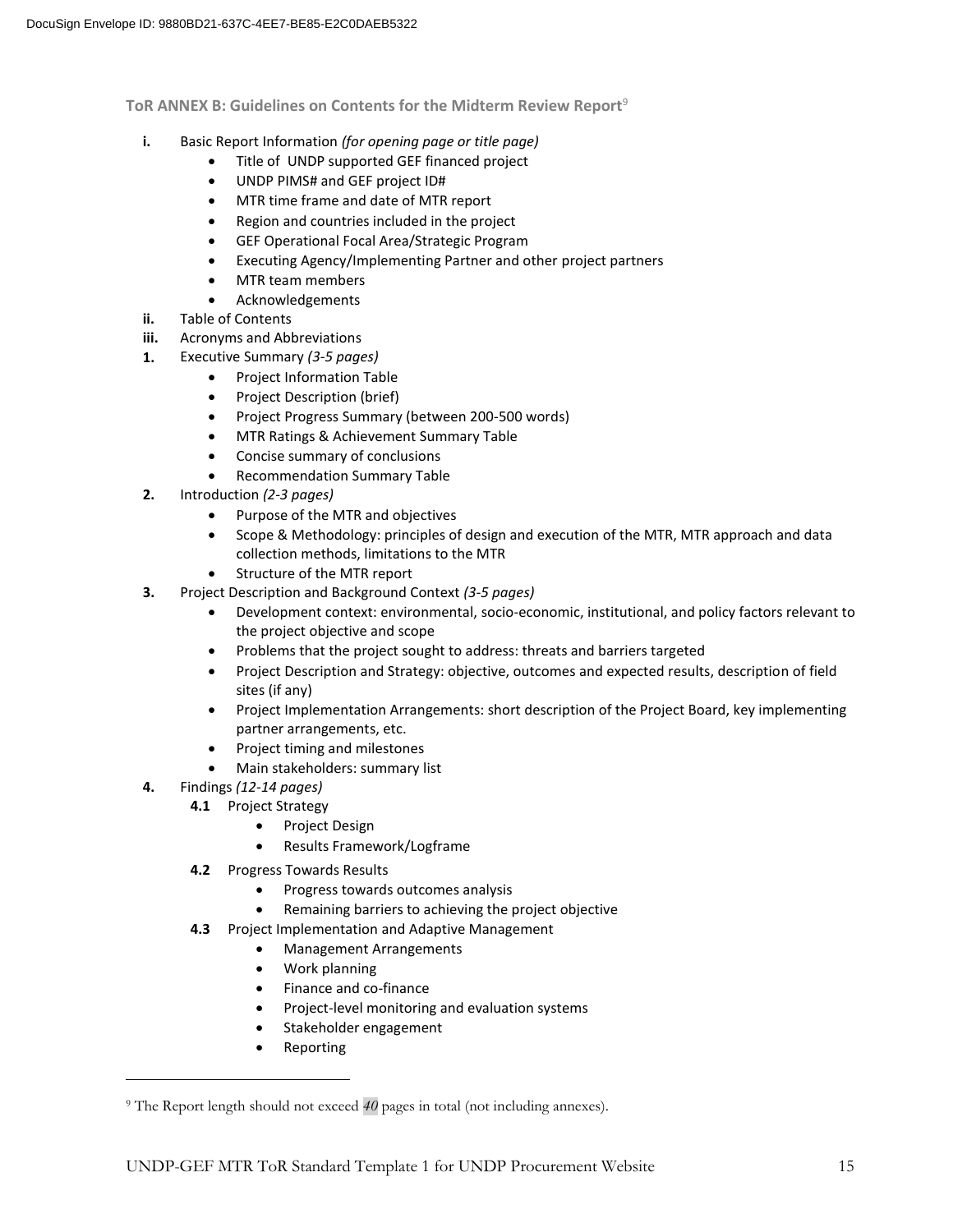- Communications
- **4.4** Sustainability
	- Financial risks to sustainability
	- Socio-economic to sustainability
	- Institutional framework and governance risks to sustainability
	- Environmental risks to sustainability
- **5.** Conclusions and Recommendations *(4-6 pages)*
	- **5.1**  Conclusions
		- Comprehensive and balanced statements (that are evidence-based and connected to the MTR's findings) which highlight the strengths, weaknesses and results of the project
	- **5.2** Recommendations
		- Corrective actions for the design, implementation, monitoring and evaluation of the project
		- Actions to follow up or reinforce initial benefits from the project
		- Proposals for future directions underlining main objectives
- **6.** Annexes
	- MTR ToR (excluding ToR annexes)
	- MTR evaluative matrix (evaluation criteria with key questions, indicators, sources of data, and methodology)
	- Example Questionnaire or Interview Guide used for data collection
	- Ratings Scales
	- MTR mission itinerary
	- List of persons interviewed
	- List of documents reviewed
	- Co-financing table (if not previously included in the body of the report)
	- Signed UNEG Code of Conduct form
	- Signed MTR final report clearance form
	- *Annexed in a separate file:* Audit trail from received comments on draft MTR report
	- *Annexed in a separate file:* Relevant midterm tracking tools (*METT, FSC, Capacity scorecard, etc.)*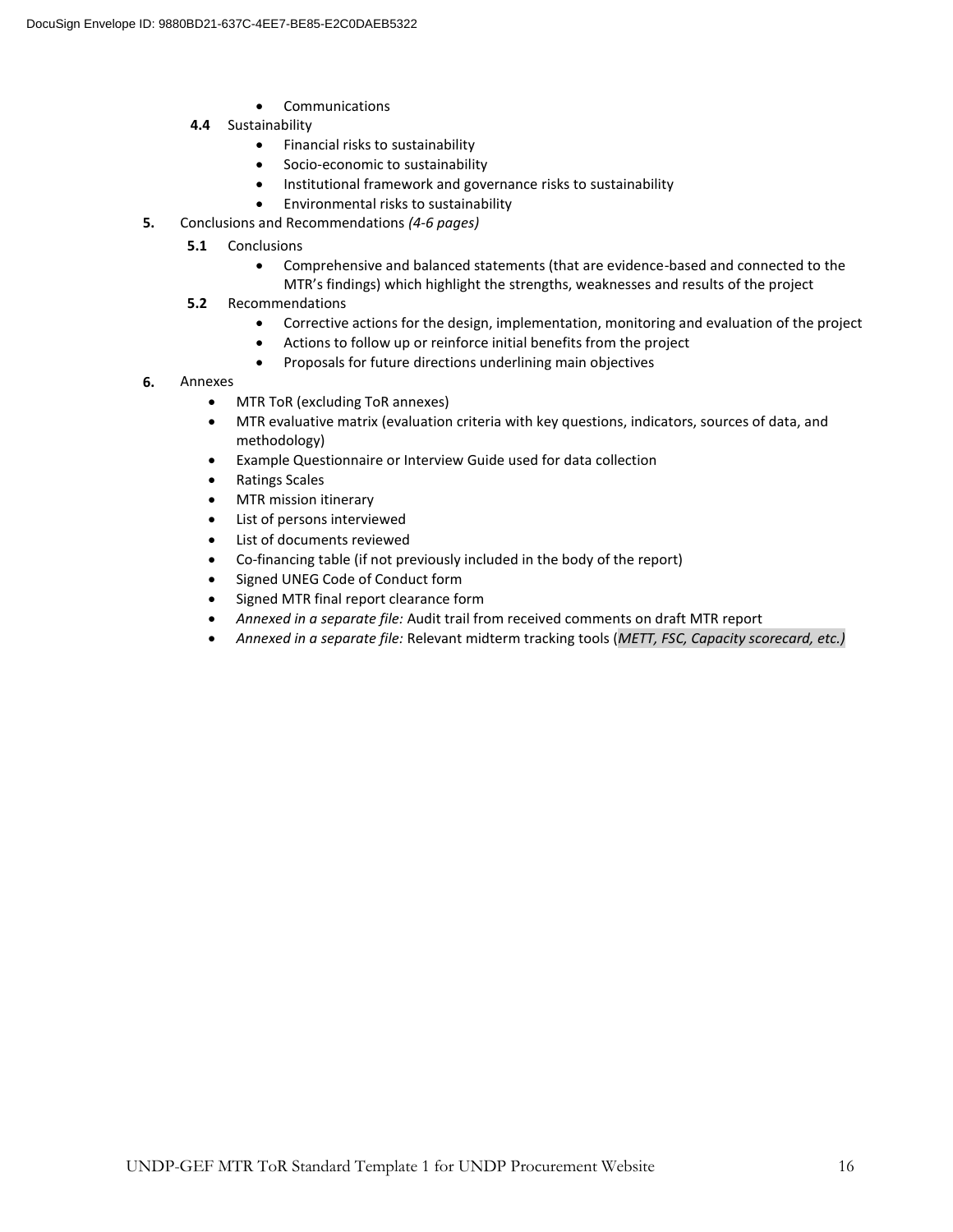## **ToR ANNEX C: Midterm Review Evaluative Matrix Template**

| <b>Evaluative Questions</b>                                                                                                                                                                                                                                                                                                              | <b>Indicators</b>                                                                                                                                                                                     | <b>Sources</b>                                                                                                                                                       | <b>Methodology</b>                                                                                                     |  |  |  |  |
|------------------------------------------------------------------------------------------------------------------------------------------------------------------------------------------------------------------------------------------------------------------------------------------------------------------------------------------|-------------------------------------------------------------------------------------------------------------------------------------------------------------------------------------------------------|----------------------------------------------------------------------------------------------------------------------------------------------------------------------|------------------------------------------------------------------------------------------------------------------------|--|--|--|--|
|                                                                                                                                                                                                                                                                                                                                          | Project Strategy: To what extent is the project strategy relevant to country priorities, country ownership,                                                                                           |                                                                                                                                                                      |                                                                                                                        |  |  |  |  |
| and the best route towards expected results?                                                                                                                                                                                                                                                                                             |                                                                                                                                                                                                       |                                                                                                                                                                      |                                                                                                                        |  |  |  |  |
| (include evaluative<br>question(s))                                                                                                                                                                                                                                                                                                      | (i.e. relationships<br>established, level of<br>coherence between project<br>design and implementation<br>approach, specific activities<br>conducted, quality of risk<br>mitigation strategies, etc.) | (i.e. project documents,<br>national policies or<br>strategies, websites, project<br>staff, project partners, data<br>collected throughout the<br>MTR mission, etc.) | (i.e. document analysis,<br>data analysis, interviews<br>with project staff,<br>interviews with<br>stakeholders, etc.) |  |  |  |  |
|                                                                                                                                                                                                                                                                                                                                          |                                                                                                                                                                                                       |                                                                                                                                                                      |                                                                                                                        |  |  |  |  |
|                                                                                                                                                                                                                                                                                                                                          |                                                                                                                                                                                                       |                                                                                                                                                                      |                                                                                                                        |  |  |  |  |
| achieved thus far?                                                                                                                                                                                                                                                                                                                       | Progress Towards Results: To what extent have the expected outcomes and objectives of the project been                                                                                                |                                                                                                                                                                      |                                                                                                                        |  |  |  |  |
|                                                                                                                                                                                                                                                                                                                                          |                                                                                                                                                                                                       |                                                                                                                                                                      |                                                                                                                        |  |  |  |  |
|                                                                                                                                                                                                                                                                                                                                          |                                                                                                                                                                                                       |                                                                                                                                                                      |                                                                                                                        |  |  |  |  |
|                                                                                                                                                                                                                                                                                                                                          |                                                                                                                                                                                                       |                                                                                                                                                                      |                                                                                                                        |  |  |  |  |
| Project Implementation and Adaptive Management: Has the project been implemented efficiently, cost-<br>effectively, and been able to adapt to any changing conditions thus far? To what extent are project-level<br>monitoring and evaluation systems, reporting, and project communications supporting the project's<br>implementation? |                                                                                                                                                                                                       |                                                                                                                                                                      |                                                                                                                        |  |  |  |  |
|                                                                                                                                                                                                                                                                                                                                          |                                                                                                                                                                                                       |                                                                                                                                                                      |                                                                                                                        |  |  |  |  |
|                                                                                                                                                                                                                                                                                                                                          |                                                                                                                                                                                                       |                                                                                                                                                                      |                                                                                                                        |  |  |  |  |
|                                                                                                                                                                                                                                                                                                                                          |                                                                                                                                                                                                       |                                                                                                                                                                      |                                                                                                                        |  |  |  |  |
| Sustainability: To what extent are there financial, institutional, socio-economic, and/or environmental risks<br>to sustaining long-term project results?                                                                                                                                                                                |                                                                                                                                                                                                       |                                                                                                                                                                      |                                                                                                                        |  |  |  |  |
|                                                                                                                                                                                                                                                                                                                                          |                                                                                                                                                                                                       |                                                                                                                                                                      |                                                                                                                        |  |  |  |  |
|                                                                                                                                                                                                                                                                                                                                          |                                                                                                                                                                                                       |                                                                                                                                                                      |                                                                                                                        |  |  |  |  |
|                                                                                                                                                                                                                                                                                                                                          |                                                                                                                                                                                                       |                                                                                                                                                                      |                                                                                                                        |  |  |  |  |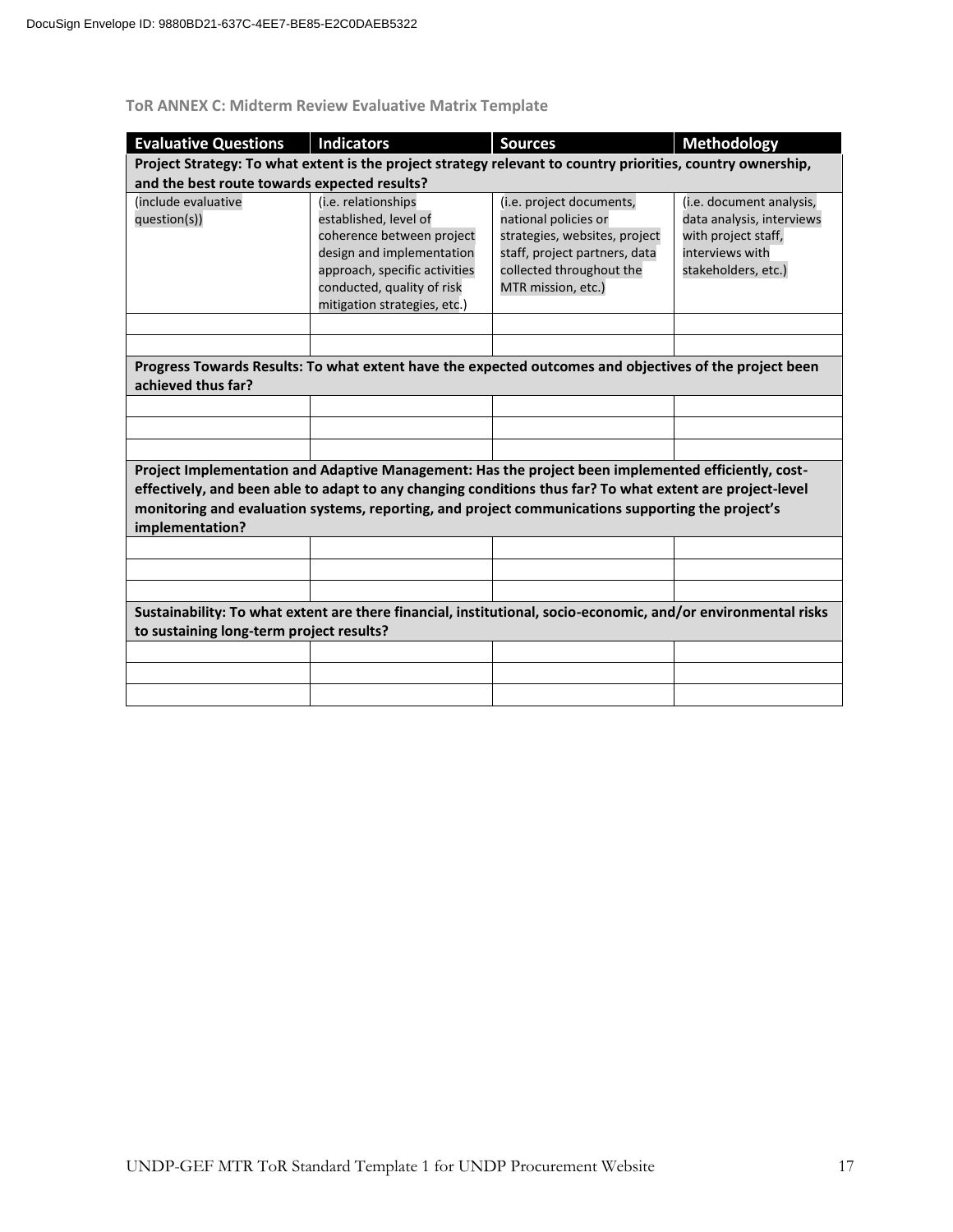#### **ToR ANNEX D: UNEG Code of Conduct for Evaluators/Midterm Review Consultants<sup>10</sup>**

#### **Evaluators/Consultants:**

- 1. Must present information that is complete and fair in its assessment of strengths and weaknesses so that decisions or actions taken are well founded.
- 2. Must disclose the full set of evaluation findings along with information on their limitations and have this accessible to all affected by the evaluation with expressed legal rights to receive results.
- 3. Should protect the anonymity and confidentiality of individual informants. They should provide maximum notice, minimize demands on time, and respect people's right not to engage. Evaluators must respect people's right to provide information in confidence, and must ensure that sensitive information cannot be traced to its source. Evaluators are not expected to evaluate individuals, and must balance an evaluation of management functions with this general principle.
- 4. Sometimes uncover evidence of wrongdoing while conducting evaluations. Such cases must be reported discreetly to the appropriate investigative body. Evaluators should consult with other relevant oversight entities when there is any doubt about if and how issues should be reported.
- 5. Should be sensitive to beliefs, manners and customs and act with integrity and honesty in their relations with all stakeholders. In line with the UN Universal Declaration of Human Rights, evaluators must be sensitive to and address issues of discrimination and gender equality. They should avoid offending the dignity and self-respect of those persons with whom they come in contact in the course of the evaluation. Knowing that evaluation might negatively affect the interests of some stakeholders, evaluators should conduct the evaluation and communicate its purpose and results in a way that clearly respects the stakeholders' dignity and self-worth.
- 6. Are responsible for their performance and their product(s). They are responsible for the clear, accurate and fair written and/or oral presentation of study limitations, findings and recommendations.
- 7. Should reflect sound accounting procedures and be prudent in using the resources of the evaluation.

#### **MTR Consultant Agreement Form**

| Agreement to abide by the Code of Conduct for Evaluation in the UN System: |
|----------------------------------------------------------------------------|
|----------------------------------------------------------------------------|

| I confirm that I have received and understood and will abide by the United Nations Code of Conduct for<br>Evaluation. |        |
|-----------------------------------------------------------------------------------------------------------------------|--------|
|                                                                                                                       | (Date) |
|                                                                                                                       |        |

 $\overline{\phantom{a}}$ 

<sup>&</sup>lt;sup>10</sup> [www.undp.org/unegcodeofconduct](http://www.undp.org/unegcodeofconduct)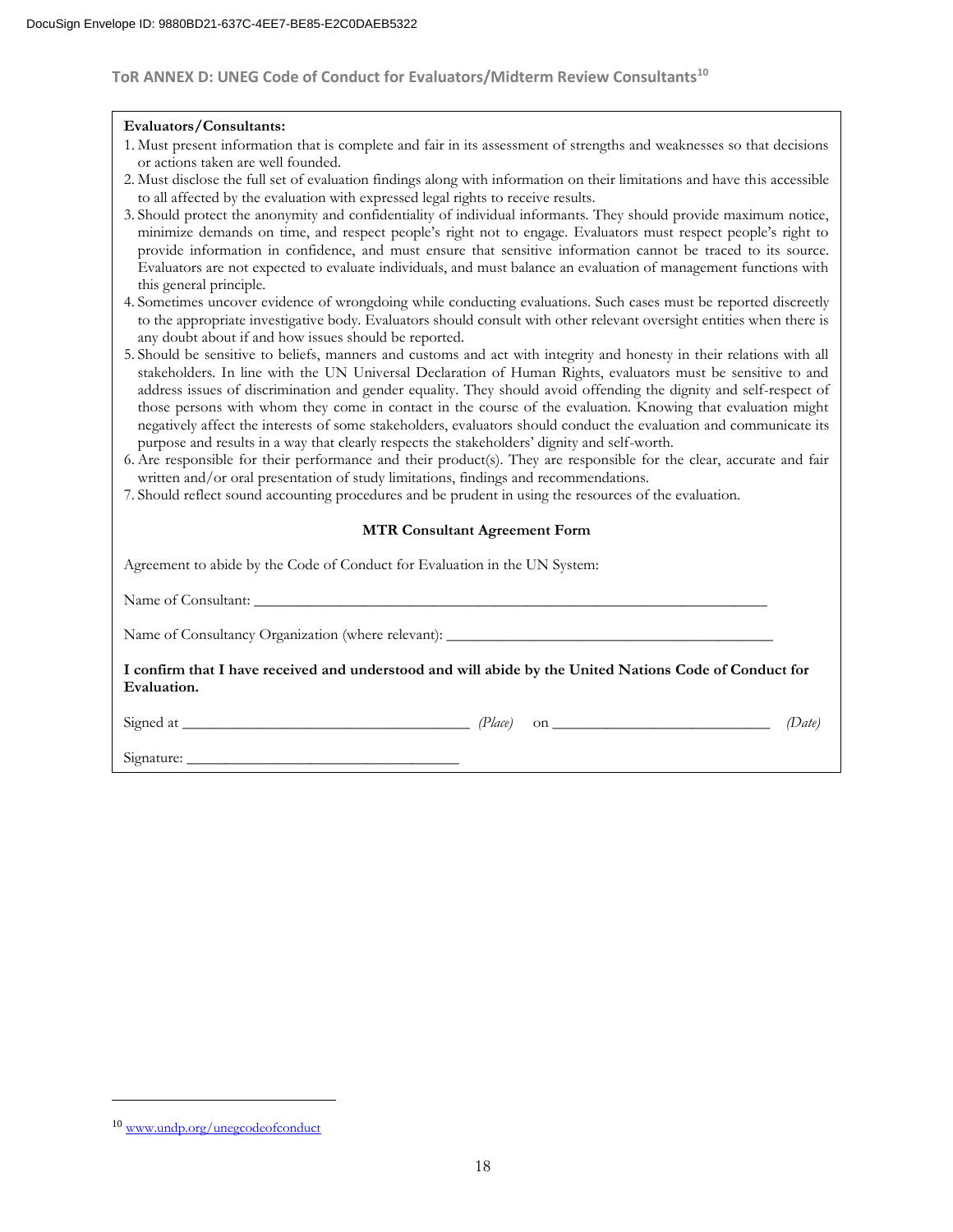**ToR ANNEX E: MTR Ratings**

| Ratings for Progress Towards Results: (one rating for each outcome and for the objective) |                                    |                                                                                                                                                                                                          |  |  |  |
|-------------------------------------------------------------------------------------------|------------------------------------|----------------------------------------------------------------------------------------------------------------------------------------------------------------------------------------------------------|--|--|--|
| 6                                                                                         | <b>Highly Satisfactory</b><br>(HS) | The objective/outcome is expected to achieve or exceed all its end-of-project targets, without<br>major shortcomings. The progress towards the objective/outcome can be presented as "good<br>practice". |  |  |  |
| 5                                                                                         | Satisfactory (S)                   | The objective/outcome is expected to achieve most of its end-of-project targets, with only minor<br>shortcomings.                                                                                        |  |  |  |
| 4                                                                                         | Moderately<br>Satisfactory (MS)    | The objective/outcome is expected to achieve most of its end-of-project targets but with<br>significant shortcomings.                                                                                    |  |  |  |
| 3                                                                                         | Moderately<br>Unsatisfactory (HU)  | The objective/outcome is expected to achieve its end-of-project targets with major<br>shortcomings.                                                                                                      |  |  |  |
| 2                                                                                         | Unsatisfactory (U)                 | The objective/outcome is expected not to achieve most of its end-of-project targets.                                                                                                                     |  |  |  |
|                                                                                           | Highly<br>Unsatisfactory (HU)      | The objective/outcome has failed to achieve its midterm targets, and is not expected to achieve<br>any of its end-of-project targets.                                                                    |  |  |  |

|   | Ratings for Project Implementation & Adaptive Management: (one overall rating) |                                                                                                                                                                                                                                                                                                                                                                     |  |  |  |  |  |
|---|--------------------------------------------------------------------------------|---------------------------------------------------------------------------------------------------------------------------------------------------------------------------------------------------------------------------------------------------------------------------------------------------------------------------------------------------------------------|--|--|--|--|--|
| 6 | <b>Highly Satisfactory</b><br>(HS)                                             | Implementation of all seven components – management arrangements, work planning, finance<br>and co-finance, project-level monitoring and evaluation systems, stakeholder engagement,<br>reporting, and communications $-$ is leading to efficient and effective project implementation<br>and adaptive management. The project can be presented as "good practice". |  |  |  |  |  |
| 5 | Satisfactory (S)                                                               | Implementation of most of the seven components is leading to efficient and effective project<br>implementation and adaptive management except for only few that are subject to remedial<br>action.                                                                                                                                                                  |  |  |  |  |  |
| 4 | Moderately<br>Satisfactory (MS)                                                | Implementation of some of the seven components is leading to efficient and effective project<br>implementation and adaptive management, with some components requiring remedial action.                                                                                                                                                                             |  |  |  |  |  |
| 3 | Moderately<br>Unsatisfactory<br>(MU)                                           | Implementation of some of the seven components is not leading to efficient and effective<br>project implementation and adaptive, with most components requiring remedial action.                                                                                                                                                                                    |  |  |  |  |  |
| 2 | Unsatisfactory (U)                                                             | Implementation of most of the seven components is not leading to efficient and effective project<br>implementation and adaptive management.                                                                                                                                                                                                                         |  |  |  |  |  |
|   | Highly<br>Unsatisfactory (HU)                                                  | Implementation of none of the seven components is leading to efficient and effective project<br>implementation and adaptive management.                                                                                                                                                                                                                             |  |  |  |  |  |

| Ratings for Sustainability: (one overall rating) |                     |                                                                                                   |  |  |  |  |
|--------------------------------------------------|---------------------|---------------------------------------------------------------------------------------------------|--|--|--|--|
|                                                  | Likely (L)          | Negligible risks to sustainability, with key outcomes on track to be achieved by the project's    |  |  |  |  |
|                                                  |                     | closure and expected to continue into the foreseeable future                                      |  |  |  |  |
|                                                  | Moderately Likely   | Moderate risks, but expectations that at least some outcomes will be sustained due to the         |  |  |  |  |
|                                                  | (ML)                | progress towards results on outcomes at the Midterm Review                                        |  |  |  |  |
|                                                  | Moderately Unlikely | Significant risk that key outcomes will not carry on after project closure, although some outputs |  |  |  |  |
|                                                  | (MU)                | and activities should carry on                                                                    |  |  |  |  |
|                                                  | Unlikely (U)        | Severe risks that project outcomes as well as key outputs will not be sustained                   |  |  |  |  |